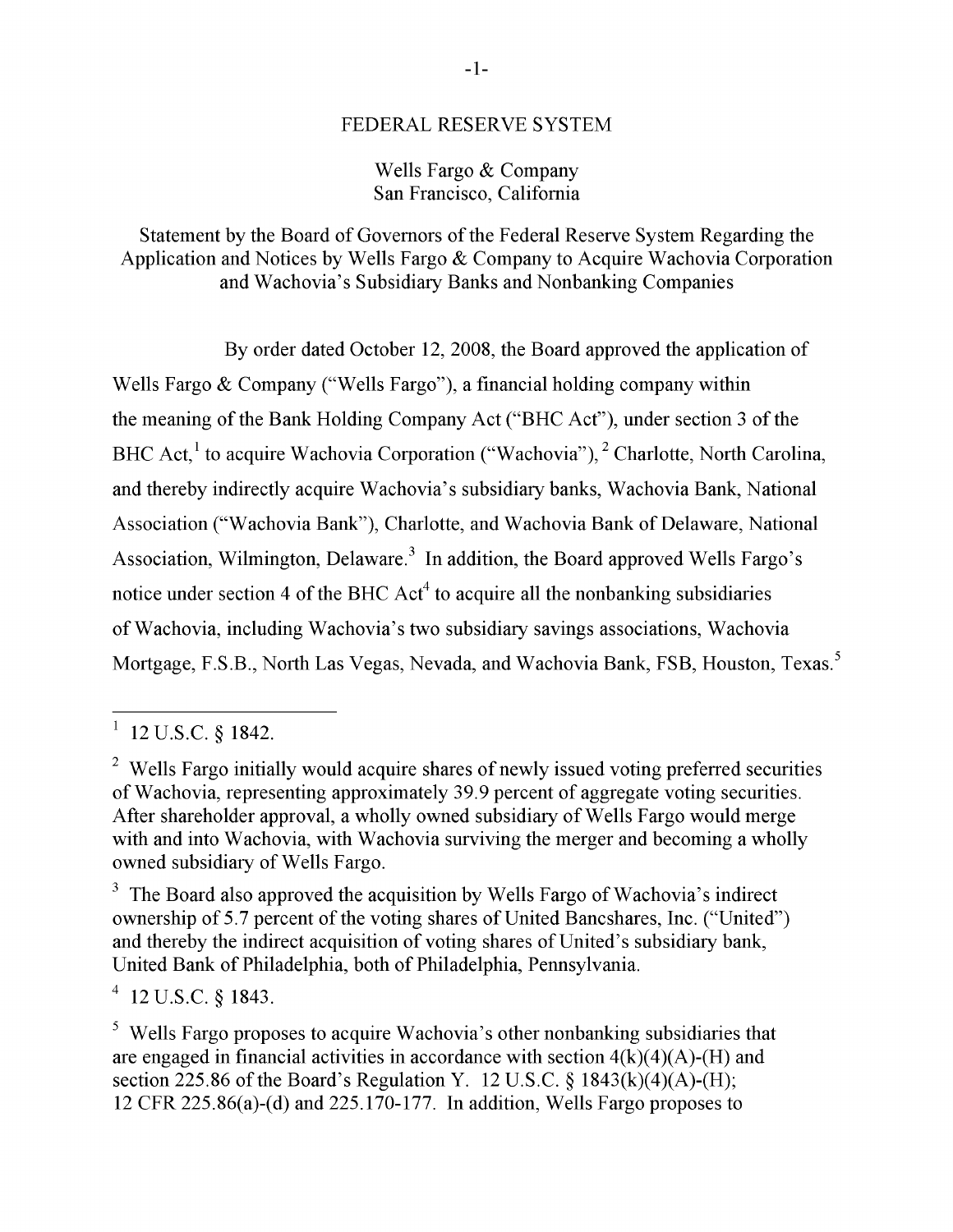The Board also approved Wells Fargo's notice to acquire the agreement corporation and Edge Act subsidiaries and the foreign operations of Wachovia pursuant to sections 25 and 25A of the Federal Reserve Act ("FRA") and the Board's Regulation K.<sup>6</sup> The Board hereby issues this statement regarding the approval order.

In light of the you and and exigent eigeneeter age offect. In light of the unusual and exigent circumstances affecting the financial markets, the weakened financial condition of Wachovia, and all other facts and circumstances, the Board determined in its order that emergency conditions existed  $\epsilon$ xpeditious action on this proposal. $\prime$  The Secretary of the Treas consultation with the President) determined, on the recommendation of the Federal Deposit Insurance Corporation ("FDIC") and the Board (both by a vote of 5 members), that compliance by the FDIC with the least-cost provisions of the Federal Deposit Insurance Act ("FDI Act") with respect to Wachovia could likely result in serious adverse effects on economic conditions or financial stability. The proposed acquisition of Wachovia by Wells Fargo as currently structured would avoid those adverse effects without reliance on assistance by the FDIC. The Board provided notice of this proposal to the Office of the Comptroller of the Currency ("OCC") and the Office of Thrift Supervision ("OTS"), the primary federal supervisors of Wachovia's subsidiary banks and savings associations, in accordance with the requirements of sections 3 and 4 of the BHC Act and the Board's Regulation Y governing emergencies that require expeditious action. The Board also provided notice of this proposal to the Department

 $\overline{\phantom{a}}$  second the Treasury (in consultation with the President) determined, on the President (in consultation  $\overline{\phantom{a}}$ ovia s nonbanking subsidiary that is engaged in certain physical commodity trading activities as an activity that is complementary to a financial activity under section  $4(k)(1)(B)$  of the BHC Act ("Complementary Activity"). See Board letter to Elizabeth T. Davy, April 13, 2006. Wells Fargo also received authority to engage in such physical trading activities as a Complementary Activity. See Board letter to John Shrewsberry, April 10, 2008. Wachovia also has other nonbanking subsidiaries that do not require Board approval, in accordance with section 225.22 of Regulation Y.<br>12 CFR 225.22.  $\mathbf{C}^2$ .

 $6$  12 U.S.C. §§ 601 et seq. and 611 et seq.; 12 CFR Part 211.  $3^{3001}$  <u>of seq</u>. and  $011$  <u>of seq</u>., 12 of K f art 211.

C.  $\S$ § 1842(b)(1) and 1843(i)(4). A commenter objecting to the proposal

 $-2-$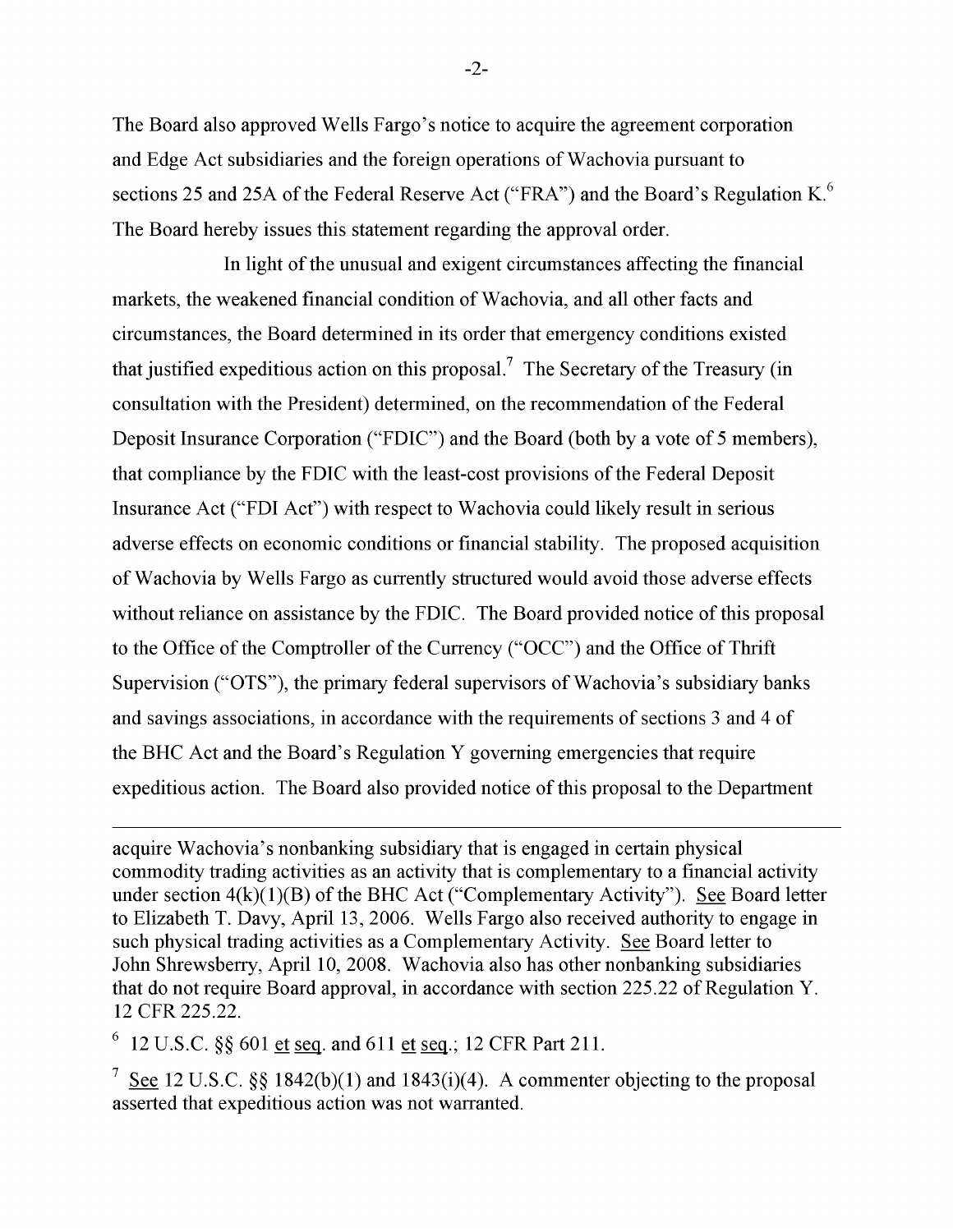of Justice ("DOJ"). Those agencies have indicated that they have no objection to approval of the proposal. $^8$  For the same reasons, and in accordance with the provisions of the Board's regulations the Board waived public notice of this proposal  $^9$ st the bourd's regulations, the bourd' warred plasme house of and proposal.

Wells Fargo, with total consolidated assets of approximately \$609.1 billion, is the fifth lergest depecitory exemigation in the United States  $^{10}$  Wells Ferge controls is the thul targest depository organization in the Office States. Wents I algo controls nine insured depository institutions that operate in twenty-three states.

and  $\overline{M}$  is the same reasons, and in the same reasons, and in the same reasons, and in the same reasons, and in the same reasons, and in the same reasons, and in the same reasons, and in the same reasons, and in the s wachovia, with total consolidated assets of approximately  $\mathfrak{so}_{12.4}$  biffion, is the third largest depository organization in the United States. Wachovia controls  $\sigma$   $\ddot{\phantom{1}}$ epository institutions that operate in twenty-one states and the District of Columbia. On consummation of this proposal, Wells Fargo would become the second  $10.10<sub>1</sub>$  deposit, and ranking data are as of  $\frac{1}{2}$ tory organization in the United States, with total consolidated assets of approximately \$1.37 trillion. printe institutions that operate insured depository institutions that operations the states.

## Factors Governing Board Review of the Transaction

The BHC Act sets forth the factors that the Board must consider when reviewing the acquisition of banks. For direct or indirect acquisitions of banks under section 3 of the BHC Act, these factors are the requirements for interstate bank acquisitions; the competitive effects of the proposal in the relevant geographic markets; the financial and managerial resources and future prospects of the companies and banks involved in the proposal; the convenience and needs of the communities to be served;

Section  $3(b)(1)$  of the BHC Act requires that the Board provide notice of an application under section 3 to the appropriate federal or state supervisory authority for the bank to be acquired and provide the supervisor a period of time (normally 30 days) within which to submit views or recommendations on the proposal. Section  $4(i)(4)$  of the BHC Act imposes a similar requirement with respect to a notice to acquire a savings association.<br>Sections  $3(b)(1)$  and  $4(i)(4)$  also permit the Board to shorten or waive this notice period in certain circumstances. 12 U.S.C.  $\S$  1842(b)(1) and 1843(i)(4); 12 CFR 225.16(g).

Id.; 12 CFR 225.16(b)(3), 225.25(d), and 262.3(l).

 $10$  Asset, national deposit, and ranking data are as of June 30, 2008. In this context, insured depository institutions include commercial banks, savings banks, and savings associations.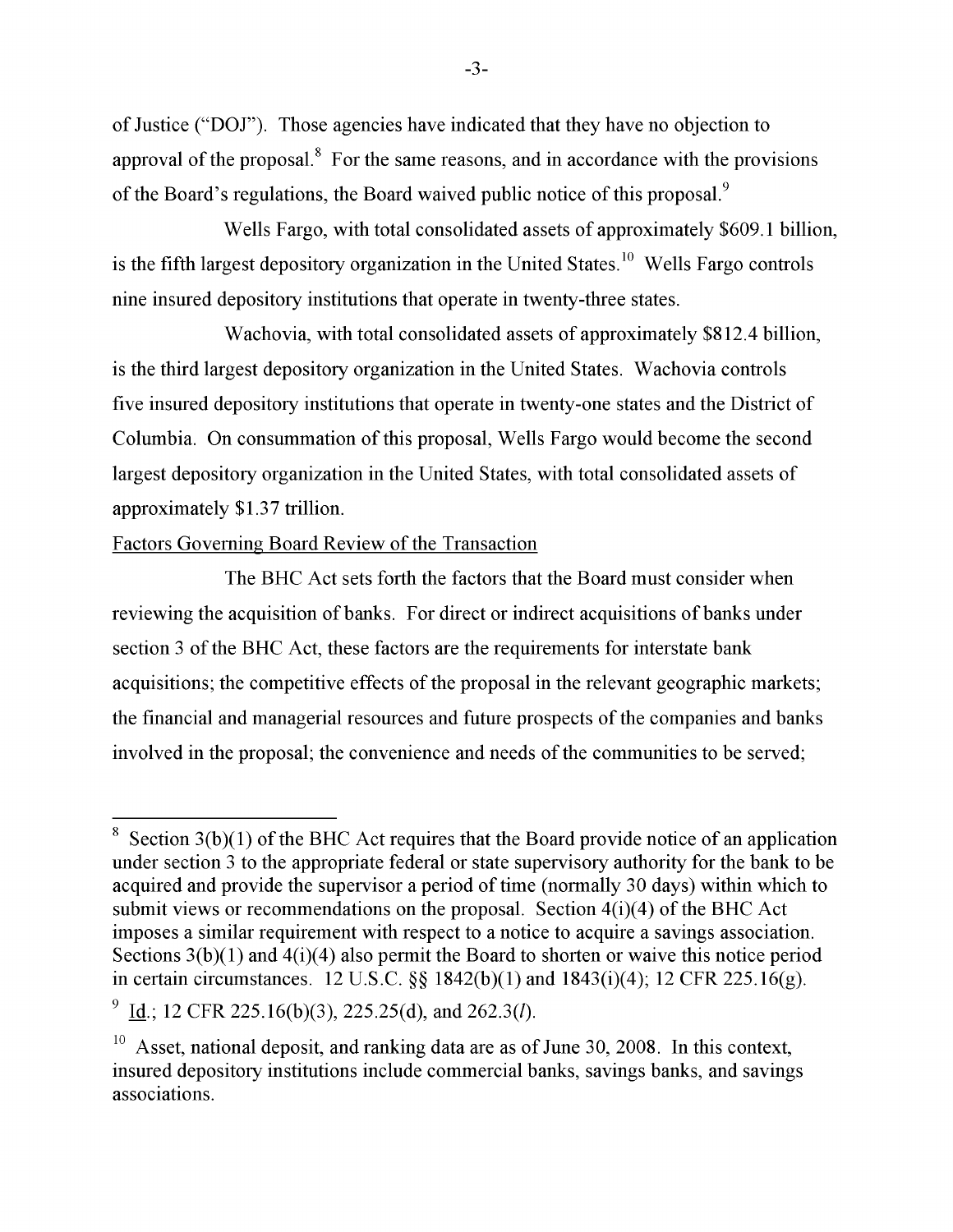the records of performance under the Community Reinvestment Act<sup>11</sup> ("CRA") of the insured depository institutions involved in the transaction; and the availability of information needed to determine and enforce compliance with the BHC Act and other enforce compliance with the BHC Act and other applicable federal banksing laws. applicable 12. The Board received comments from Citigation Comments from Citigation Inc. ( $\alpha$ ), New York, New York, New York, New York, New York, New York, New York, New York, New York, New York, New York, New York, New Y

An acquisition of a savings association requires Board approval under  $\frac{1}{\sqrt{2}}$  other things, Citigroup contends that Wells Fargo's agreement to accurrent to accurrent to accurrent to accurrent to accurrent to accurrent to accurrent to accurrent to accurrent to accurrent to accurrent to sections  $4(c)(8)$  and  $4(j)$  of the BHC Act.<sup>25</sup> The Board previously has determined b regulation that the operation of a savings association is closely related to banking for assistance the section of the FDI Act for the FDI Action 13 (contains to committee accounting to: purposes of section 4(c)(8) of the BHC Act.<sup>14</sup> The Board also must determine that the litigation between Citigation between Citigation Citigation in the countries of the literature and the literatur<br>The courtproposed acquisition of wathevia's savings associations "can reasonably be expecte to produce benefits to the public, such as greater convenience, increased competition, or  $\frac{1}{\sqrt{2}}$ gains in criterially, that outweigh possible adverse effects, such as undue concentration of resources, decreased or unfair competition, conflicts of interests, or unsound banking practices."<sup>15</sup>

purposes of section 4(c)(8) of the BHC Act.<sup>14</sup> [Footnote 14.  $11$  12 U.S.C. § 2901 et seq.

 $12$  The Board received comments from Citigroup Inc. ("Citigroup"), New York, New York, objecting to the proposal, which the Board carefully considered. Among other things, Citigroup contends that Wells Fargo's agreement to acquire Wachovia of resources and went and supposed to acquire water or unit of the competition, and the competition of the continuation, or an violated wa acquisition agreement and improperly interfered with plans by the FDIC to provide. assistance pursuant to section  $13(c)$  of the FDI Act for Citigroup's proposed acquisition of some or all of Wachovia. 12 U.S.C.  $\S$  1823(c). These allegations are the subject of litigation between Citigroup, Wells Fargo, and Wachovia. The litigation is before a court of competent jurisdiction, and the matters at issue in the litigation are not within the discretion of the Board to resolve. See Western Bancshares, Inc. v. Board of Governors, 480 F.2d 749 (10<sup>th</sup> Cir. 1973) ("Western"). As explained in more detail above, as part of its review of this proposal, the Board has carefully considered all of the facts of record in assessing the financial and managerial resources and future prospects of the companies involved.

<sup>12</sup> U.S.C. §§ 1843(i), 1843(c)(8), and 1843(j).

<sup>&</sup>lt;sup>14</sup> 12 CFR 225.28(b)(4)(ii).

<sup>&</sup>lt;sup>15</sup> 12 U.S.C. § 1843(j)(2)(A).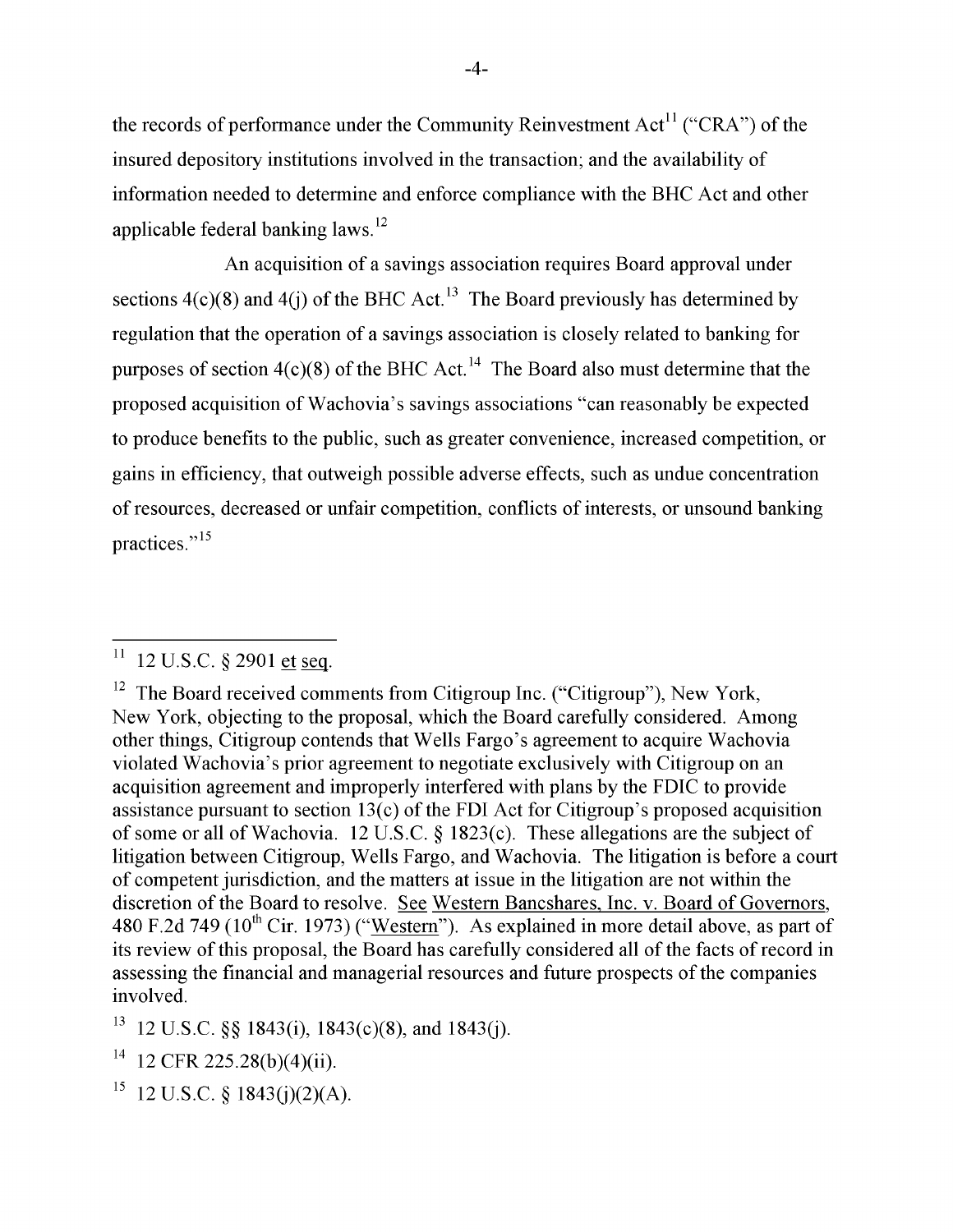#### Interstate and Deposit Cap Analysis

Section 3(d) of the BHC Act allows the Board to approve an application by a bank holding company to acquire control of a bank located in a state other than the bank holding company's home state if certain conditions are met. For purposes of the BHC Act, the home state of Wells Fargo is Minnesota,  $^{16}$  and the banks to be acquired are located in 21 states and the District of Columbia.<sup>17</sup>

 $\Gamma$  is  $D$  and  $\Gamma$  all banks of all banking subsidiary subsidiary  $\gamma$  (d)  $\Gamma$ The board may not approve an interstate proposal under section  $S(\mathbf{u})$  or the BHC Act if the applicant (including all its insured depository institution affiliates)  $\alpha$  are separated in 21 states and the District of Columbia. i consummation of the proposal would control, more than 10 percent of the total amount of deposits of insured depository institutions in the United States  $\mathbb{S}_{\mathbf{r}}$  and 1841( $\mathbf{r}$ ) and 1842(d)(1)(A) and 1842(d)(1)(B). End for  $\mathbf{r}$ ("nationwide deposit cap"). The nationwide deposit cap was added to section  $3(d)$  when Congress broadly authorized interstate acquisitions by bank holding companies and banks controls interstate acquisitions of their normal companies and called Neal Interstate Banking and Branching Efficiency Act of 1994.<sup>18</sup> Although (a) deposit cap probibits interstate acquisitions by a company that controls  $\alpha$  deposit cap promotis interstate acquisitions by a company that compose deposits in excess of the cap, it does not prevent a company from exceeding the nation wide deposit cap through internal growth and effective competition for deposits or through acquisitions entirely within the home state of the acquirer.

 $\lambda$  concentrations of the second  $\alpha$  (d) the Depart less concentration of  $\alpha$  102-167 at 72 (1991). As required by section  $\mathfrak{I}(\mathbf{u})$ , the Doard has carefully considered whether Wells Fargo controls, or on consummation of the proposed transaction would control,

 $\overline{\phantom{a}}$  required by section 3(d), the Board has carefully considered whether  $\overline{\phantom{a}}$ 

<sup>16</sup>  $\therefore$   $\in$   $\{8\,1842$ (d). A bank holding company's home state is the state in which the total deposits of all banking subsidiaries of such company were the largest on July 1, 1966, or the date on which the company became a bank holding company, whichever is later.

<sup>&</sup>lt;sup>17</sup> For purposes of section 3(d), the Board considers a bank to be located in the states in which the bank is chartered or headquartered or operates a branch. See 12 U.S.C. §§ 1841( $o$ )(4)-(7) and 1842(d)(1)(A) and (d)(2)(B).

 $^{18}$  Pub. L. No. 103-328, 108 Stat. 2338 (1994). The nationwide deposit cap was intended to help guard against undue concentrations of economic power. See S. Rep. No. 102-167 at 72 (1991).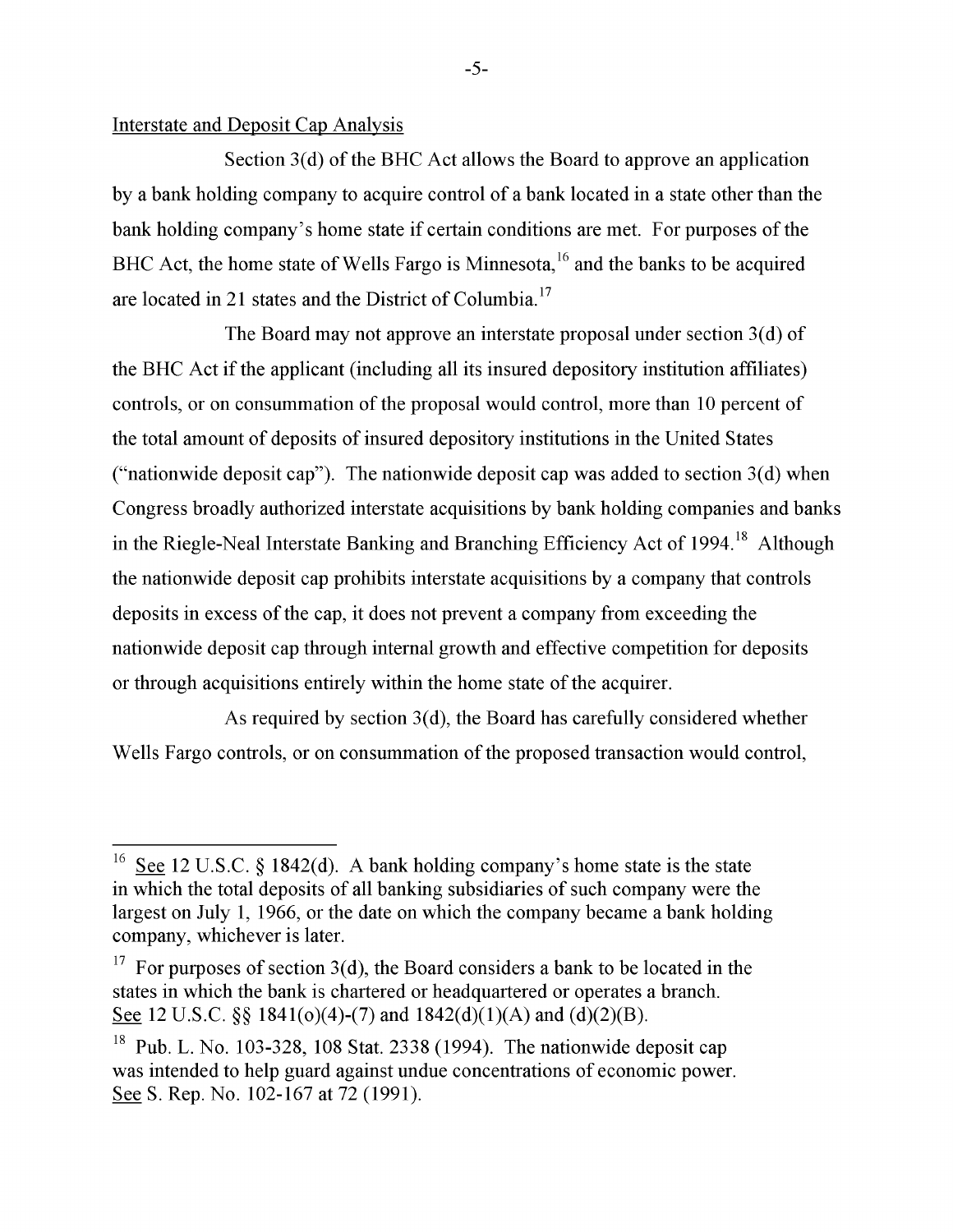more than 10 percent of the total amount of deposits of insured depository institutions<sup>19</sup> in the United States. In analyzing this matter, the Board calculated the percentage of total deposits of insured depository institutions in the United States and the total deposits that Wells Fargo controls, and on consummation of the proposal would control, based on the definition of "deposit" in the FDI Act,<sup>20</sup> the latest available deposit data collected in reports filed by all insured depository institutions (data as of June 30, 2008),  $^{21}$  deposit information available from the companies involved in this transaction, other information available to the Board, and the methods and adjustments used by the FDIC to compute total deposits. These calculations have been made using the methodology described in the Board's order in 2004 approving Bank of America Corporation's acquisition of FleetBoston Financial Corporation<sup>22</sup> and take into account the use of revised Call Report

 $t = \frac{1}{\sqrt{2\pi}}$ I he BHC Act adopts the definition of insured depository institution used in the FDI Act. See 12 U.S.C.  $\S$  1841(n). The FDI Act's definition of "insured depository institution" includes all banks (whether or not the institution is a bank for purposes of the BHC Act), savings banks, and savings associations that are insured by the FDIC, and insured U.S. branches of foreign banks, as each of those terms is defined in the FDI Act. See  $12 \text{ U.S.C.}$  §  $1813 \text{(c)}(2)$ .

<sup>&</sup>lt;sup>20</sup> Section 3(d) of the BHC Act specifically adopts the definition of "deposit" in the FDI Act. 12 U.S.C. § 1842(d)(2)(E) (incorporating the definition of "deposit" at 12 U.S.C.  $\S$  1813 ( $l$ ).  $\frac{1}{\sqrt{2}}$  and  $\frac{1}{\sqrt{2}}$  and  $\frac{1}{\sqrt{2}}$ .

 $\mathbb{R}^n$  Each insured bank in the United States must report data regarding its total deposits in accordance with the definition of "deposit" in the FDI Act on the institution's Consolidated Report of Condition and Income ("Call Report"). Each insured savings association similarly must report its total deposits on the institution's Thrift Financial Report. Deposit data for FDIC-insured U.S. branches of foreign banks and federal branches of foreign banks are obtained from the Report of Assets and Liabilities of U.S. Branches and Agencies of Foreign Banks. These data are reported quarterly to the FDIC and are publicly available.

 $t^{22}$  Board of America Corporation, 00 Federal Become Balletin 217, 210 (2004). FleetBoston Financial Corporation<sup>22</sup> [Footnote 22. Bank of America Corporation, see also Bank of America Corporation, 93 Federal Reserve Bulletin C109 (2007) (order approving the acquisition of ABN AMRO North America Holding Company); Bank of America Corporation, 92 Federal Reserve Bulletin C5 (2006) (order approving merger with MBNA Corporation).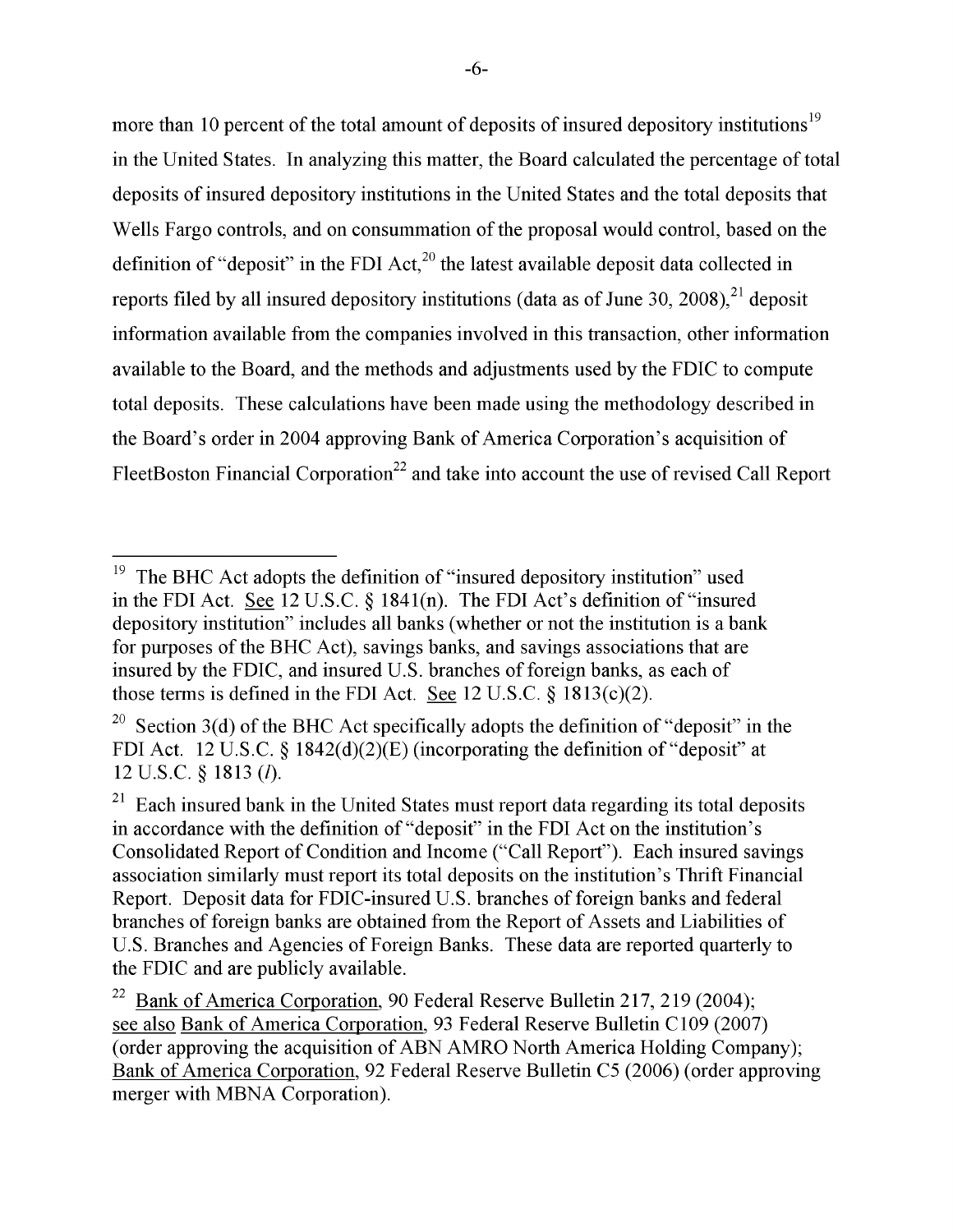and Thrift Financial Report forms, which became effective for calendar year 2008.<sup>23</sup> In light of the turmoil in the financial markets since June 30, 2008, the Board also analyzed more recent adjusted deposit data from Wells Fargo and Wachovia and other sources of deposit data.

 $\Omega$  and on data as of lyne 20000 which represent the latest odivated  $\Omega$  $\Delta$ ascu on uata as of June 50, 2006, which represent the facest auju deposit data available from all insured depository institutions, the total amount of  $\overline{A}$  and  $\overline{A}$  are the turnote. In light of the financial markets since  $\overline{A}$  markets since  $\overline{A}$  and  $\overline{A}$  and  $\overline{A}$  are the financial markets since  $\overline{A}$  and  $\overline{A}$  and  $\overline{A}$  and  $\overline{A}$  and deposits of insured depository institutions in the United States was approximately \$7.195 trillion. The data indicate that, on June 30, 2008, Wells Fargo controlled deposits of approximately \$298.2 billion, and Wachovia controlled deposits of approximately \$429.6 billion. As of that date, the combined firm would have controlled approximately 10.116 percent of the total amount of deposits of insured depository institutions in the United States on consummation of the proposal.

Wells Fargo and Wachovia provided data on their respective adjusted deposit totals as of September 30, 2008. These data indicate that, on a combined basis, Wells Fargo would control approximately \$731.1 billion in deposits on consummation of the proposal. Deposit amounts for other insured depository organizations are not available because institutions are not required to file Call Reports for the third quarter until the end of October, and such data will not be available for review until later in  $N$ ovember

The prohibition in the BHC Act, by its terms, applies if "upon consummation of the acquisition (emphasis added)" the applicant would control more than 10 percent of the total amount of deposits of insured depository institutions in the United States. While the June 30, 2008, deposit data are the most recent data currently available on a uniform basis, the Board believes that other evidence indicates that the June 30, 2008, data do not reflect the current situation nor would those data

 $-7-$ 

 $t<sup>23</sup>$  The revisions to the Call Report and Thrift Financial Report that were introduced in 2007 have simplified the adjusted deposit-cap calculation for depository organizations.<br>The methodology for computing the amount of deposits held by institutions for purposes of calculating the nationwide deposit cap is outlined in Appendix A.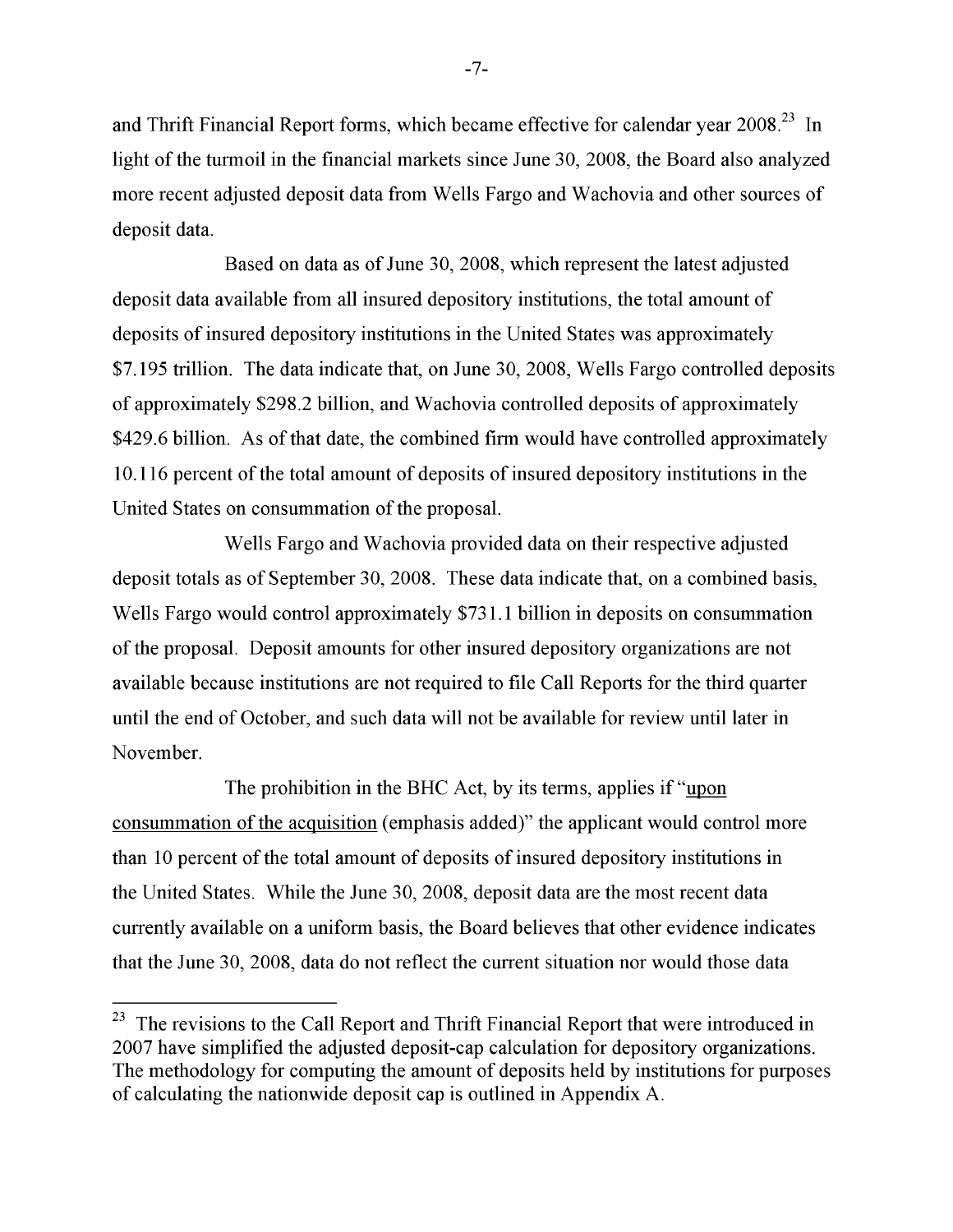accurately reflect the deposit ratio at the time required by the statute, which is the time of consummation of the acquisition.

Other data sources indicate, for example, that the total amount of deposits in the United States has significantly increased since June 30, 2008. Deposit data collected by the Federal Reserve in its survey of domestically chartered commercial banks and reported on the Board's H.8 Release (Assets and Liabilities of Commercial Banks) for September 2008 indicate that total deposits of insured commercial banks in the United States increased by approximately 3.9 percent during the third quarter of 2008. Estimated nationwide deposit growth in excess of 3 percent is corroborated by other deposit data sources.<sup>24</sup> If total deposits reported on June 30, 2008, are adjusted to account for this level of growth, the combined deposits of Wells Fargo and Wachovia as of September 30, 2008, would be below 10 percent of nationwide deposits. Indeed, Wells Fargo's percentage of total nationwide deposits would be less than 10 percent if adjusted deposits for all insured depository institutions in the United States grew by at least 1.62 percent since June 30, 2008, which would result in a total amount of adjusted deposits all for insured depository institutions of at least \$7.311 trillion. Based on all the information available to the Board, the Board concluded that the combined organization would not control an amount of deposits that would exceed the nationwide deposit cap on consummation of the proposal. To ensure compliance with the deposit limits on acquisitions, Wells Fargo has committed that, on consummation, the combined organization would not exceed the nationwide deposit cap based on the data reported by all depository institutions as of September 30, 2008. This commitment includes a commitment that Wells Fargo will reduce its deposits by any amount that exceeds the nationwide deposit cap based on Call Report data as of September 30, 2008, by no later than December 31,  $2008<sup>25</sup>$ 

 $-8-$ 

deposits reported on June 30, 2008, are adjusted to account for the adjusted to account for this level of grow<br>The adjusted to account for this level of growth, the adjusted to account for the adjusted to account for the ta collected from commercial banks on the FR 2900 (Report of Transaction Accounts, Other Deposits and Vault Cash) show a similar trend.

 $25$  Institutions reporting quarterly deposit data may find it necessary to make adjustments repositing quarterly uppose untu they that it necessary to make any assuments 2008, which we are deposited to the total and the property at the community,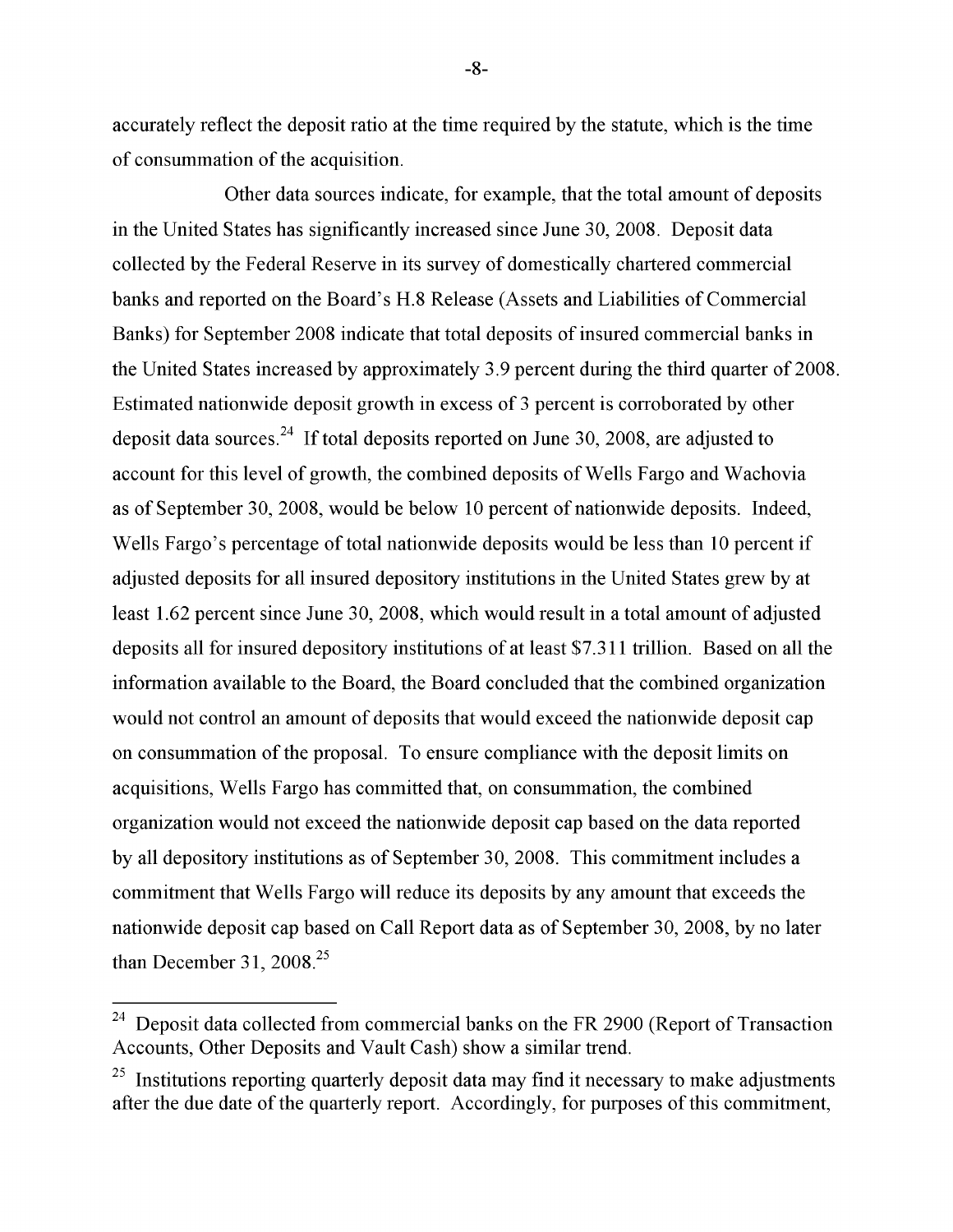Section 3(d) also prohibits the Board from approving a proposal if, on consummation, the applicant would control 30 percent or more of the total deposits of insured depository institutions in any state in which both the applicant and the organization to be acquired operate an insured depository institution, or the applicable percentage of state deposits established by state law ("state deposit cap").<sup>26</sup> On consummation of the proposal, Wells Fargo would control less than 30 percent of, and less than any applicable state deposit cap for, the total amount of deposits of insured depository institutions in the relevant states.

 $M_1$  other requirements of section  $2(d)$  of the DIIC Art also would be used An other requirements or section  $\mathfrak{I}(\mathfrak{a})$  or the DTIC Act also would be firet on consummation of the proposal.<sup>27</sup> Based on all the facts of record, the Board is cap for, the total amount of  $\mathcal{L}(1)$  and  $\mathcal{L}(2)$  insured depositors in the relevant of insured depositors in the relevant of institutions in the relevant of insured depositors in the relevant of insured depositors i pprove

# Competitive Considerations

 $\sim$  consuming  $\sim$  the proposal. The Board has considered carefully the competitive effects of the  $\overline{1}$ the facts of record  $\alpha$  Section 3 of the RHC Act prohibits the Board We have critician sounded or and operation for the minimum periodic conduction. approving a proposal that would result in a monopoly or would be in furtherance of an nopolize the business of banking in any relevant banking market. The nopolize the bushess of banking in any felevant banking market. The BHC Act also prohibits the Board from approving a bank acquisition that would for  $\epsilon$  purposes of the BHC  $\epsilon$  in a correct property begins of the other see 12 or the other see 12 U.S.C. essen competition in any relevant banking market, unless the

permitted to approve the proposal under section 3(d) of the BHC Act.

Wells Fargo and the Board will evaluate the third quarter 2008 deposit data on November 30, 2008, by which time reporting institutions should have completed any necessary adjustments.

<sup>&</sup>lt;sup>26</sup> 12 U.S.C. § 1842(d)(2)(B)-(D). Wells Fargo and Wachovia both operate insured depository institutions in Arizona, California, Colorado, Illinois, Nevada, and Texas.

<sup>&</sup>lt;sup>27</sup> Wells Fargo is adequately capitalized and adequately managed as required under section 3(d). 12 U.S.C. § 1842 (d)(1)(A). The subsidiary banks of Wachovia have been in existence and operated for the minimum period of time required by applicable state law. See 12 U.S.C. § 1842(d)(1)(B). Wachovia Bank's subsidiary insured credit card company, Wachovia Card Services, National Association, Atlanta, Georgia, was established in 2007 but engages only in limited operations and, therefore, is not a bank for purposes of the BHC Act. See 12 U.S.C.  $\S$  1841(c)(2)(D). The other requirements in section  $3(d)$  of the BHC Act also would be met on consummation of the proposal.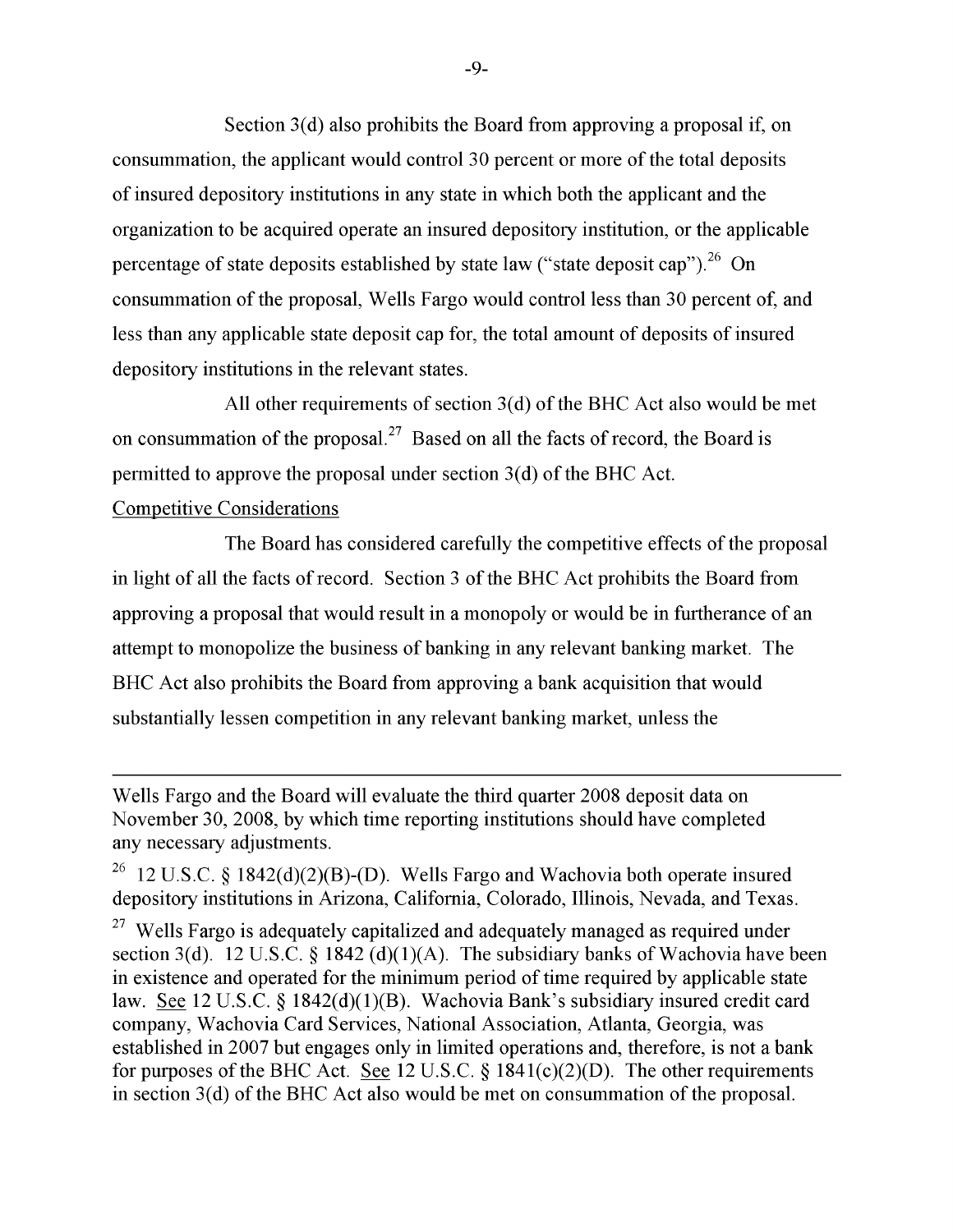anticompetitive effects of the proposal are clearly outweighed in the public interest by the probable effect of the transaction in meeting the convenience and needs of the community to be served.<sup>28</sup> In addition, the Board must consider the competitive effects of a proposal to acquire a savings association under the public benefits factor savings association under the public benefits factor of the  $p$ 

Wells Fargo's and Wachovia's subsidiary depository institutions directly compete in 49 banking markets, including markets in Arizona, California, Colorado, Illinois, Nevada, and Texas. The Board has reviewed carefully the competitive effects of the proposal in each of those banking markets in light of all the facts of record. In particular, the Board has considered the number of competitors that would remain in the banking markets, the relative shares of total deposits in depository institutions in the markets ("market deposits") controlled by Wells Fargo and Wachovia,<sup>29</sup> the concentration levels of market deposits and the increase in those levels as measured by mergers and accuracy  $\mathbf{1}$ the Herfindahl-Hirschman Index ("HHI") under the Department of Justice Merg Guidelines ("DOI Guidelines")  $^{30}$  and other characteristics of the markets  $\,$  In addi  $\sigma$  becomes  $\sigma$  becomes  $\sigma$ , and other characteristics of the mathem.

 $30$  Under the DOJ Guidelines, a market is considered unconcentrated if the post-merger HHI is less than 1000, moderately concentrated if the post-merger HHI is between 1000 and 1800, and highly concentrated if the post-merger HHI is more than 1800. The Department of Justice has informed the Board that a bank merger or acquisition  $\mathcal{C}$  and other non-depository financial other non-depository financial other non-depository financial order non-depository financial order non-depository financial order  $\mathcal{C}$ 

 $\overline{C}$ <sup>28</sup>  $\overline{C}$  Federal Reserve Bulletin 743, 744 (1984). Thus, the Board regularly regularly regularly regularly regularly regularly regular regular regular regular regular regular regular regular regular regular r  $\sim$  12 U.S.C. § 1842(c)(1).

 $^{29}$  Deposit and market share data are as of June 30, 2007, adjusted to reflect mergers and acquisitions through October 3, 2008, and are based on calculations in which the deposits of thrift institutions are included at 50 percent. The Board previously has indicated that thrift institutions have become, or have the potential to become, significant competitors of commercial banks. See, e.g., Midwest Financial Group, 75 Federal Reserve Bulletin 386, 387 (1989); National City Corporation, 70 Federal Reserve Bulletin 743, 744 (1984). Thus, the Board regularly has included thrift deposits in the market share calculation on a 50 percent weighted basis. See, e.g., First Hawaiian, Inc., 77 Federal Reserve Bulletin 52, 55 (1991). In this case, the savings association deposits of Wachovia are weighted at 100 percent  $\frac{1}{2}$  is between  $\frac{1}{2}$  is and  $\frac{1}{2}$  is between  $\frac{1}{2}$  is and  $\frac{1}{2}$  is another position of the post-merger  $\frac{1}{2}$  is another position of the post-merger  $\frac{1}{2}$  is another position.  $\mu$  and consummation of the proposal because the savings associations are, and on consummation would continue to be, controlled by a bank holding company.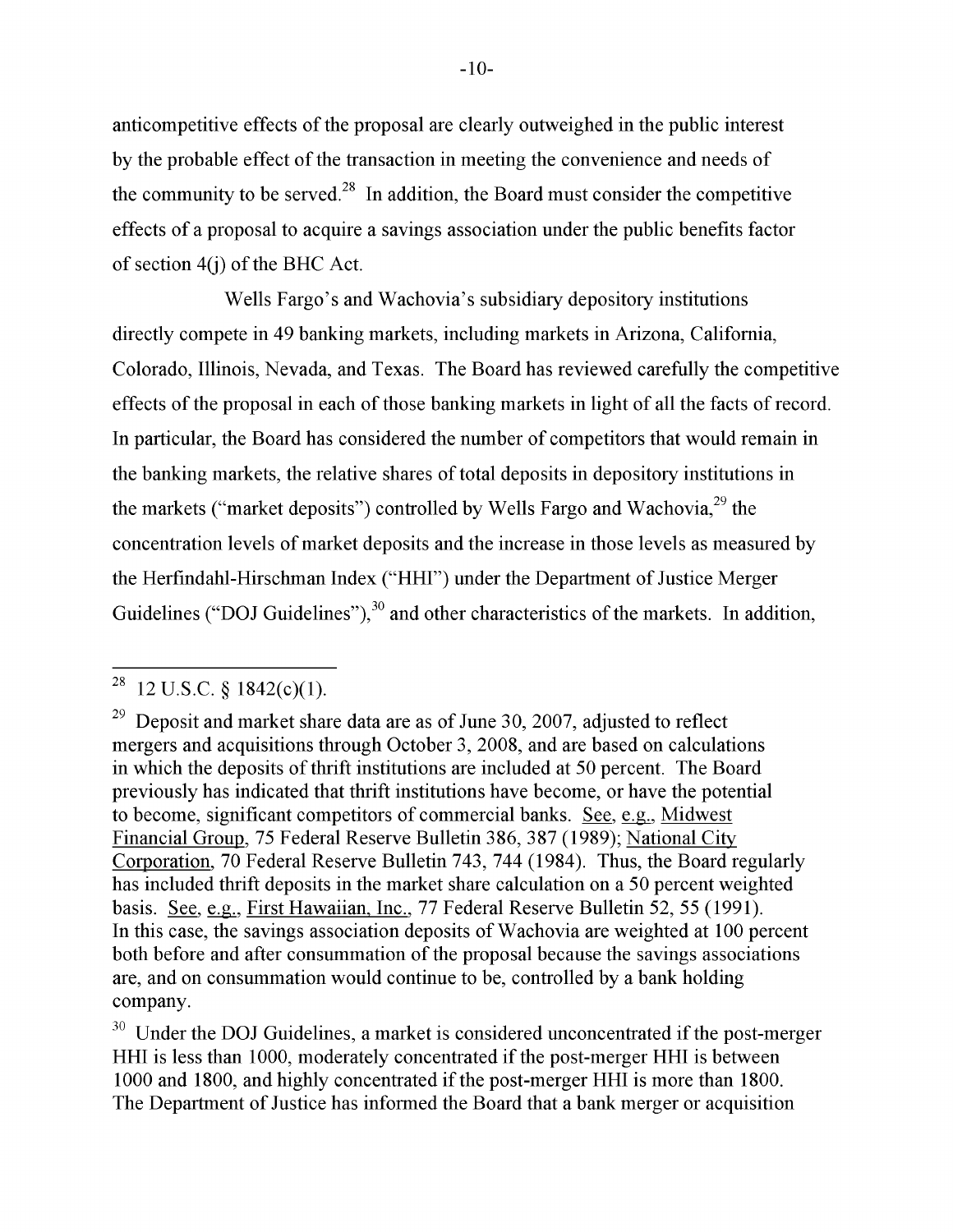the Board has considered commitments made by Wells Fargo to the Board to reduce the potential that the proposal would have adverse effects on competition by divesting six branches (the "divestiture branches"), which account for approximately \$1.46 billion of deposits,  $31$  in six banking markets ("the divestiture markets").  $32$  Wells Fargo has proposed to transfer all the divestiture branches to out-of-market competitors  $\overline{\phantom{a}}$ with a proposed to white ext in the without content to the original voltpension.

A. Banking Markets within Established Guidelines

Consummation of the proposel would be consistent with Roard preceder consummation of the proposal would be consistent with board precedent and within the thresholds in the DOJ Guidelines in 37 of the banking markets in which  $\overline{M}$  divesting to an expected in each diversity in each of at least the activities of a mount specified in the amount of  $33$ wens margo is and wachovia is subsidiary depository institutions directly compete. On consummation of the proposal, two of these banking markets would remain unsuccessful in completing the proposed divestiture with the proposed divestiture within this time period, it will be performed to the period, it will be performed to the period, it will be performed to the period, it wil unconcentrated, twenty-seven banking markets would be moderately concentration.

sell such branches to an alternate purchasers, with the purchasers, with regard to price. The purchasers, with<br>The purchasers, with regard to price the purchasers, with the purchasers, with regard to price. The purchaser generally will not be challenged (in the absence of other factors indicating anticompetitive effects) unless the post-merger HHI is at least 1800 and the merger increases the HHI by more than 200 points. The Department of Justice has stated that the higher than normal HHI thresholds for screening bank mergers for anticompetitive. effects implicitly recognize the competitive effects of limited-purpose lenders and other nondepository financial entities.

 $^{31}$  Wells Fargo proposes to divest five Wachovia branches with approximately o proposes to divest live watchovia bianches with approximately<br>of donogits in Colifornia and ano Washovia branch with approximately If deposits in Cambrina and One wachovia branch with approximation of deposits in Calagada  $\sigma$  deposits in Colorado.

o has committed that, not later than 60 days after consummating the proposed acquisition, it will execute an agreement for the proposed divestitures in each divestiture market with a purchaser that the Board determines to be competitively suitable. Wells Fargo also has committed to divest total deposits in each divestiture market of at least the amount specified in the commitment and discussed in this order and to complete divestitures within 180 days of consummation of the proposal. In addition, Wells Fargo has committed that, if it is unsuccessful in completing the proposed divestiture within this time period, it will transfer the unsold branches to an independent trustee that will be instructed to sell such branches to an alternate purchaser or purchasers, without regard to price. Both the trustee and any alternate purchaser must be acceptable to the Board. See Regions Financial Corp., 93 Federal Reserve Bulletin C16 (2007); BankAmerica Corp., 78 Federal Reserve Bulletin 338 (1992); United New Mexico Financial Corp., 77 Federal Reserve Bulletin 484 (1991).

<sup>33</sup> The effects of the proposal on the concentrations of banking resources in these banking markets are described in Appendix B.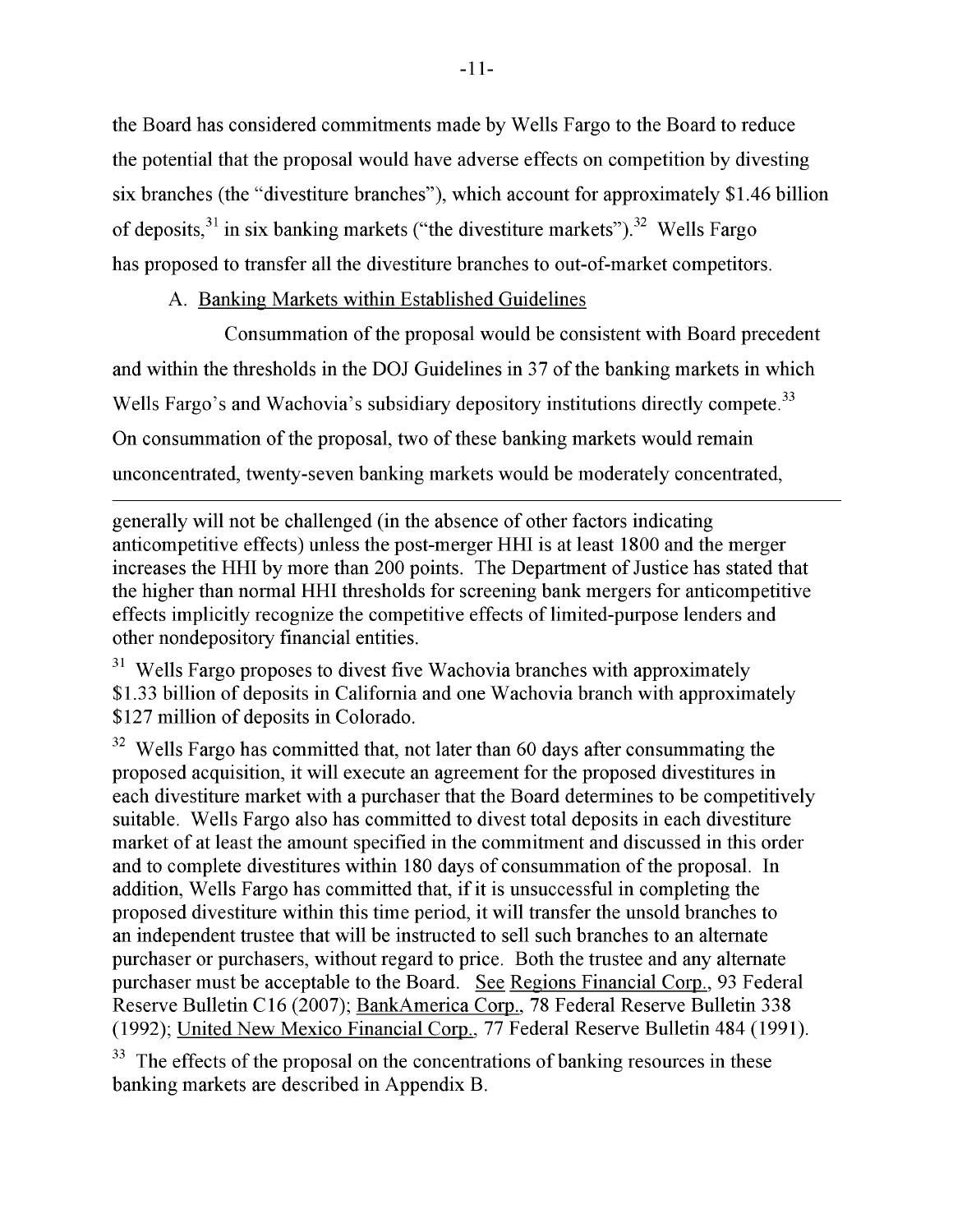and eight banking markets would be highly concentrated, as measured by the HHI. The change in HHI in the eight highly concentrated markets would be small or otherwise within the DOJ Guidelines. In each of the 37 banking markets, numerous competitors would remain on consummation of the proposal.

#### B. Certain Banking Markets with Divestitures

After accounting for the branch divestitures, consummation of the merger would be consistent with Board precedent and the thresholds in the DOJ Guidelines in five banking markets.<sup>34</sup> In three of these markets, Wells Fargo proposes to divest all branches to be acquired from Wachovia and, therefore, the levels of concentration as measured by the HHI would not increase on consummation of the merger and the proposed divestitures.<sup>35</sup> In two markets, the HHI would be consistent with Board precedent and thresholds in the DOJ Guidelines on consummation of the merger and the proposed divestitures.<sup>36</sup> After accounting for the proposed divestitures, four banking markets would be moderately concentrated, and one banking market would be highly concentrated on consummation. In addition, numerous competitors would remain in each of the five banking markets.

#### markets are described in Appendix Constants Constitution of the Constitution of the markets, Western markets, W Fargo proposes to diverge proposes to be acquired from Warner from Warner from Warner from Warner from Warner Schultz

Wells Fargo and Wachovia compete directly in seven banking markets that the merger and the proposed divestitures.<sup>35</sup> [Footnote 35. The three med review: Cottonwood, Arizona; Haniord, Hemet, Orovine, Piacer and Santa Cruz, all in California; and Grand Junction, Colorado. In each of these Board precedent and thresholds in the DOJ Guidelines on consummation of the merger ding one with proposed divestitures and six without proposed divestitures,  $\frac{1}{2}$  and  $\frac{1}{2}$  are some immustion of the proposal would exceed the threshold diverse on concentration of the proposer would checke the threshold levels in the DOJ Guidelines or the resulting market share of Wells Fargo would exceed  $\sum_{i=1}^{\infty}$ 

 $34$  The effects of the proposal on the concentrations of banking resources in these markets are described in Appendix C.

 $35$  The three markets are Davis and Grass Valley, both in California, and Fremont County in Colorado. markets, including one with proposed divestitures and six without proposed divestitures,

the concentration levels on consummation of the proposal would exceed the proposal would exceed the threshold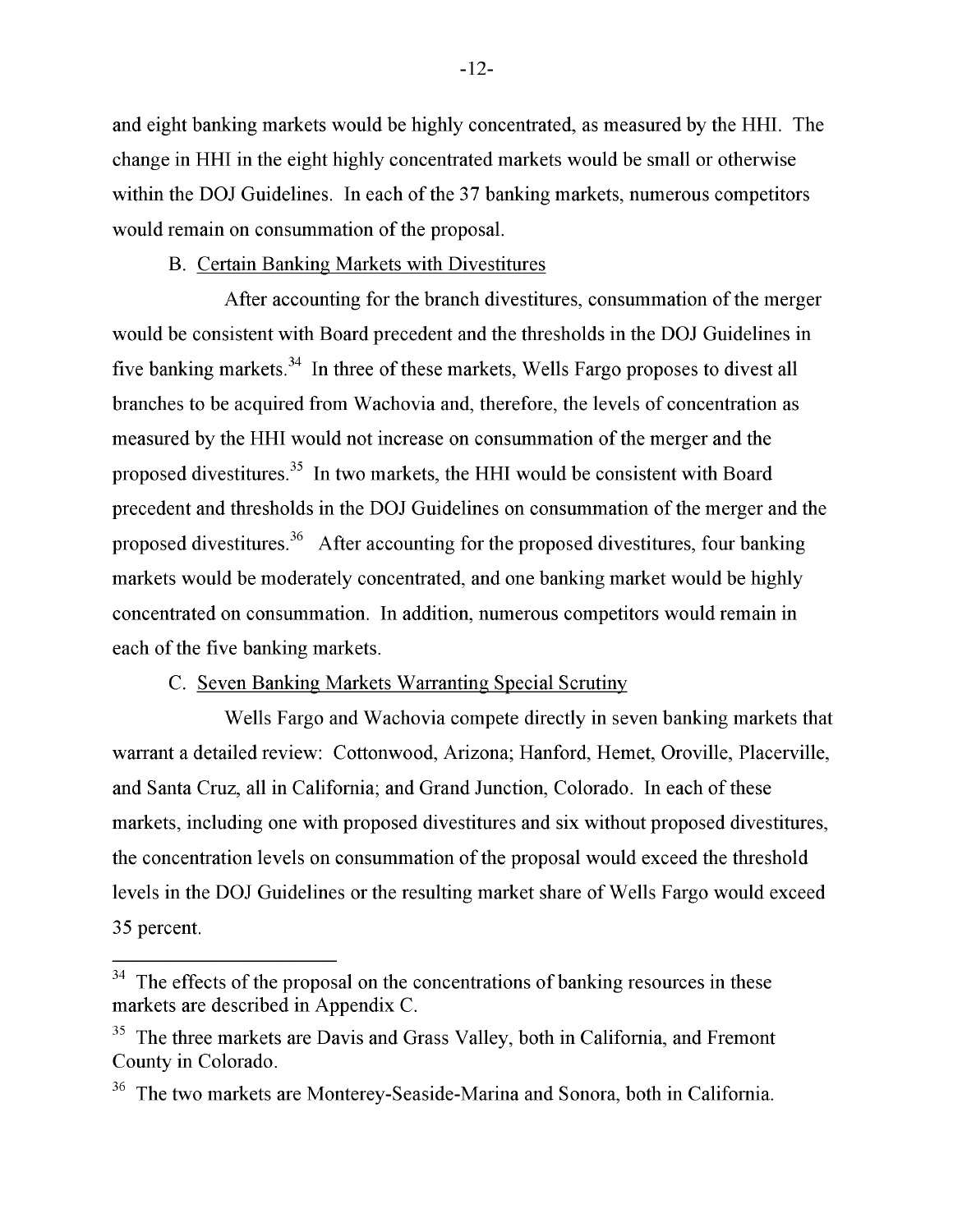For each of these markets, the Board has considered carefully whether other factors either mitigate the competitive effects of the proposal or indicate that the proposal would have a significantly adverse effect on competition in the market. The number and strength of factors necessary to mitigate the competitive effects of a proposal depend on the size of the increase in, and resulting level of, concentration in a banking market.<sup>37</sup> In each of these markets, the Board has identified factors that indicate the proposal would not have a significantly adverse impact on competition, despite the post-consummation increases in the HHI and market shares.

Lenou of the footom noviewed the Board has considered the commetitive Among the factors reviewed, the board has considered the competitive influence of community credit unions in these banking markets. In each of the markets,  $\begin{bmatrix} 1 & 0 \\ 0 & 1 \end{bmatrix}$  the factors reviewed, the competitive the competitive the competitive the competitive the competitive term of  $\mathbf{I}$ unions offer a wide range of consumer products, operate street-level branches, and have membership open to almost all residents in the applicable market. branches, and have membership open to almost all residents in the applicable market. s concluded that the activities of such credit unions in each of these markets exert competitive influence that mitigates, in part, the potential effects of the proposal.<sup>38</sup>

#### $\mathbf{F}$  begin the Board previously has considered the competitiveness of competitiveness of competitiveness of certain active  $\mathbf{F}$ can mitigating factor. See, e.g., The PNC Financial Services Group, Inc., The PNC Financial Services Group, Inc., Inc., Inc., Inc., Inc., Inc., Inc., Inc., Inc., Inc., Inc., Inc., Inc., Inc., Inc., Inc., Inc., Inc., Inc.,

Cottonwood. In the Cottonwood banking market,<sup>39</sup> Wells Fargo is Reserve Bulletin C16 (2007); Wachovia Corp., 92 Federal Reserve Bulletin gest depository organization, controlling deposits of approximately  $n$  which represent approxim *Cortificial approximately 19.5 percent of market deposits.* of approximately \$129 million, which represent approximately 11.4 percent of market

and the cities of Cottonwood, Sedona, Sedona, Sedona, Sedona, Sedona, Sedona, Sedona, Sedona. End footnote.<br>[1] End footnote.]

<sup>37</sup> See Regions Financial Corp., 93 Federal Reserve Bulletin C16 (2007); Nations Bank Corporation, 84 Federal Reserve Bulletin 129 (1998).

deposits. Was a served fined the game of the marge of goutning active and the previously has considered the competitiveness of certain active credit unions as a mitigating factor. See, e.g., The PNC Financial Services Group, Inc., 93 Federal Reserve Bulletin C65 (2007); Regions Financial Corp., 93 Federal Reserve Bulletin C16 (2007); Wachovia Corp., 92 Federal Reserve Bulletin C183 (2006); F.N.B. Corporation, 90 Federal Reserve Bulletin 481 (2004).

<sup>39</sup> The Cottonwood banking market in Arizona is defined as the northeastern corner of Yavapai County and includes the towns of Camp Verde and Clarkdale and the cities of Cottonwood, Sedona, and West Sedona.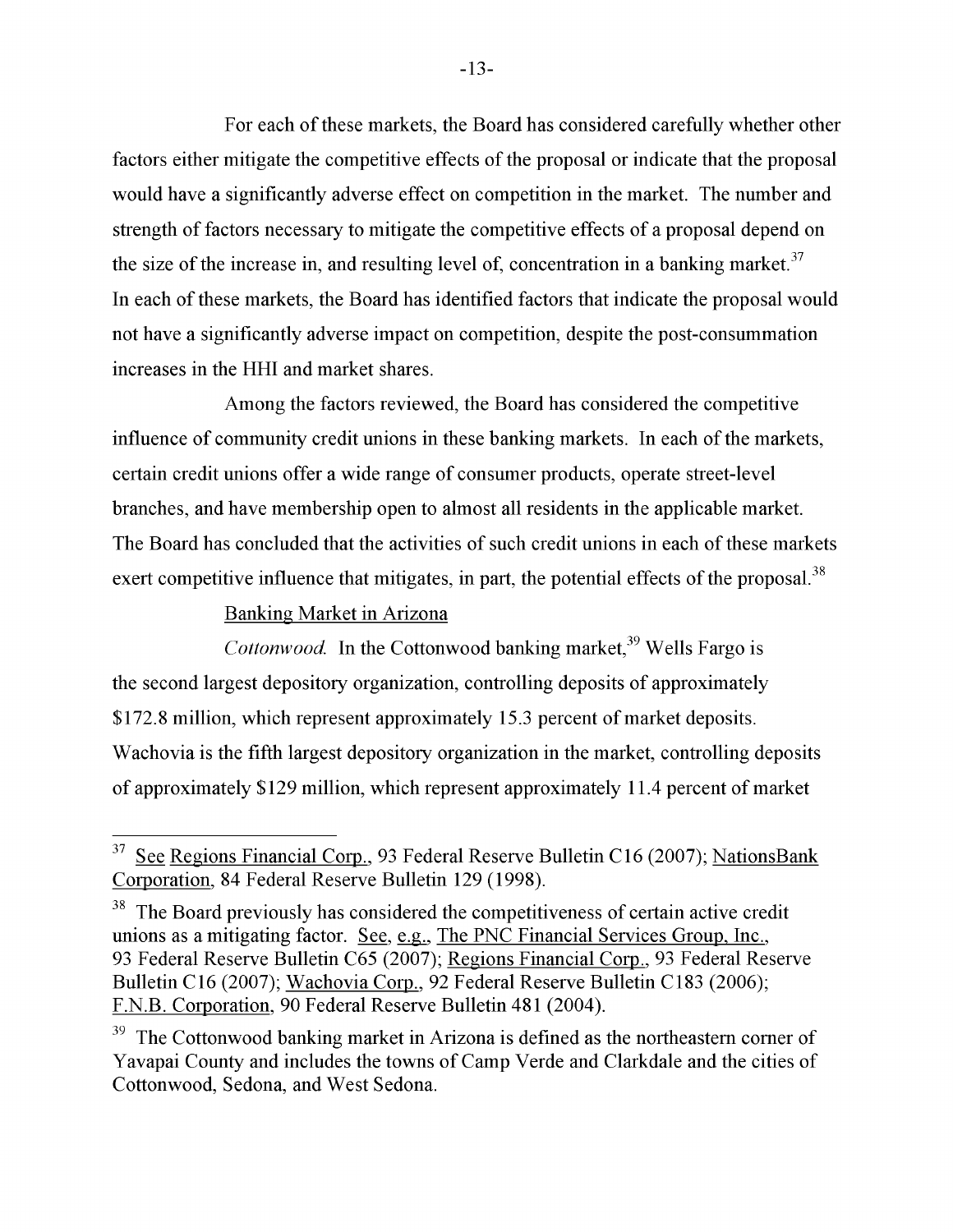deposits. On consummation of the merger, Wells Fargo would remain the second largest depository organization in the market, controlling deposits of approximately \$301.8 million, which represent approximately 26.6 percent of market deposits. The HHI would increase 347 points to 2305.

Several factors indicate that the increase in concentration in the Cottonwood banking market, as measured by the HHI and Wells Fargo's market share, overstates the potential competitive effects of the proposal in the market. After consummation of the proposal, nine other commercial banking and thrift competitors would remain in the market. The Board notes that there are other competitors with a significant presence in the market. The largest depository organization in the market would control 34.8 percent of market deposits, and

two other bank competitors each would control more than 12 percent of market deposits.

The Board also has evaluated the competitive influence of one active community credit union in the market. This credit union controls approximately \$88.3 million of deposits in the market, which, on a 50 percent weighted basis, represents approximately 3.8 percent of market deposits. After accounting for these credit union deposits, Wells Fargo on consummation of the proposal would control approximately 25.6 percent of market deposits, and the HHI would increase 322 points to  $2149<sup>40</sup>$ 

 $\frac{1}{2}$ In addition, the record of recent entry mid the Cottonwood banking market evidences the market's attractiveness for entry. The Board notes that five depository  $\overline{a}$  market deposits, and Wachovia would be the fifth largest depository would be the fifth largest depository would be the fifth largest depository would be the fifth largest depository would be the fifth largest dep We entered the market de novo since  $2004$ . Uther factors indicate that the market remains attractive for entry. From 2004 to 2007, the annualized population growth for the county in which the Cottonwood market is located exceeded the average annualized population growth for nonmetropolitan counties in Arizona.

market remains at tractive for entry. From 2004 to 2004 to 2004 to 2004 to 2004 to 2007, the annualized popula

 $-14-$ 

<sup>&</sup>lt;sup>40</sup> With the deposits of this credit union weighted at 50 percent, Wells Fargo would be the second largest depository organization in the market, with approximately 14.7 percent of market deposits, and Wachovia would be the fifth largest depository organization in the market, controlling approximately 11 percent of market deposits.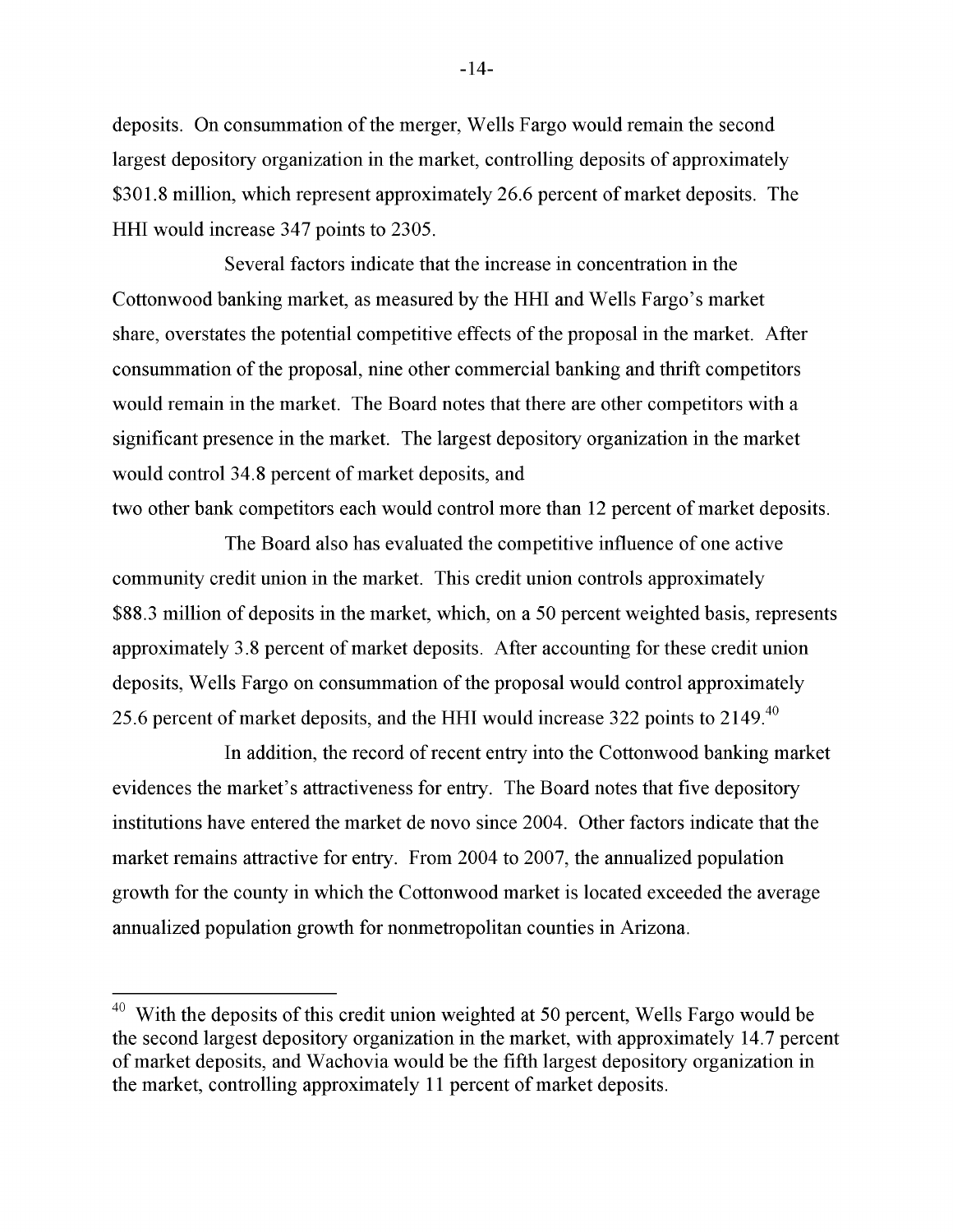Banking Markets in California

*Hanford.* In the Hanford banking market,  $41$  Wells Fargo is the fourth largest depository organization, controlling deposits of approximately \$148.3 million, which represent approximately 17.4 percent of market deposits. Wachovia is the third largest depository organization in the market, controlling deposits of approximately \$159.9 million, which represent approximately 18.7 percent of market deposits. On consummation of the merger, Wells Fargo would become the largest depository organization in the market, controlling deposits of approximately \$308.2 million, which represent 36.1 percent of market deposits. The HHI would increase 650 points to 2045.

Riverdale in Fresno County. End footnote.] Wells Fargo is the fourth  $\mathcal{S}$ cveral factors mulcate that the proposar would not have significantly adverse competitive effects in the Hanford banking market. After consummation of the largest depository organization in the market, controlling deposits of approximately other commercial banking competitors would remain, including two other competitors with a significant presence in the market. The second and third largest organization in the market, controlling deposits of approximately  $\mathcal{O}$ . ganizations would control market deposits of more than 20 percent and 12 percent, respectively.

The Board also has evaluated the competitive influence of three active. community credit unions in the market. These credit unions control approximately \$200.6 million of deposits in the market, which, on a 50 percent weighted basis, represents approximately 10.5 percent of market deposits. After accounting for these credit union deposits, Wells Fargo on consummation of the proposal would control  $T<sub>1</sub>$  32.3 percent of market denosits, and the HHI would increase 521 point component of munity approxim, and the fifth would increase control points to  $1675^{42}$ 

 $-15-$ 

 $t_{\rm 1}$  $T<sup>1</sup>$  The Hanford banking market in California is defined as Kings County and the cit Riverdale in Fresno County.

 $42$  With the deposits of these credit unions weighted at 50 percent, Wells Fargo would be the fourth largest depository organization in the market, with approximately 15.5 percent of market deposits, and Wachovia would be the third largest depository organization in the market, controlling approximately 16.8 percent of market deposits.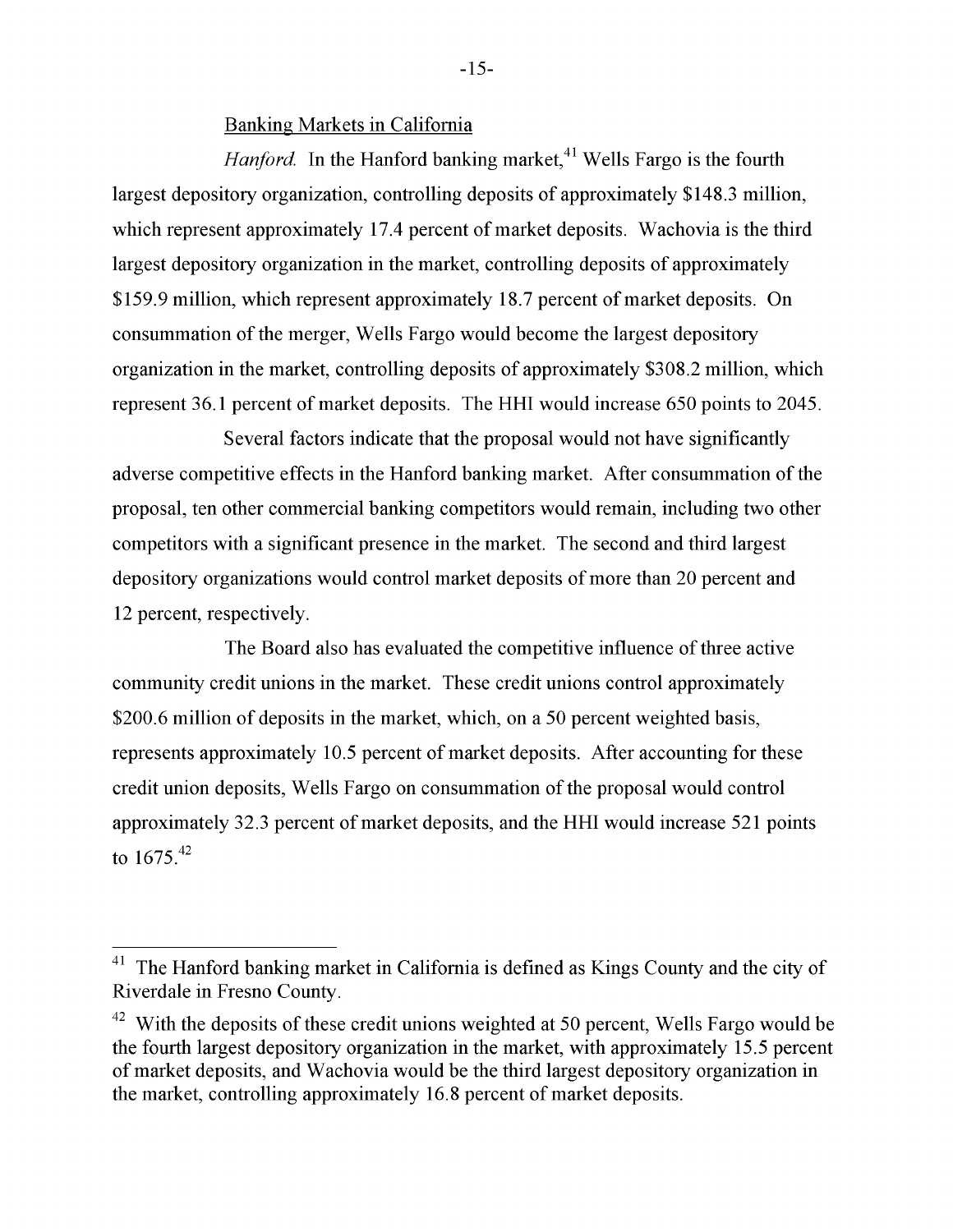*Hemet.* In the Hemet banking market,<sup>43</sup> Wells Fargo is the sixth largest depository organization, controlling approximately \$124.4 million of deposits, which represents approximately 7.2 percent of market deposits. Wachovia is the largest depository organization in the market, controlling deposits of \$391.6 million, which represent 22.6 percent of market deposits. On consummation of the proposal, Wells Fargo would become the largest depository organization in the market, controlling deposits of approximately \$516 million, which represent approximately 29.8 percent of market deposits. The HHI would increase by 324 points to 1809.

 $E_{\text{general}}$  footnote. In the statistic fact the sympassed such the sixth largest stress  $\sigma$ everal factors mulcate that the proposar would not have a significantly adverse effect on competition in the Hemet banking market. After consummation of depository organization in the market organization in the market of  $\frac{3}{2}$  $12$  other commercial banking and thrift competitors would remain in the market. Three of those remaining competitors would each control more than 10 percent deposits of approximately  $\mathcal{L}$  million, which represent approximately 29.8 percent approximately 29.8 percent approximately 29.8 percent approximately 29.8 percent approximately 29.8 percent approximately 29.8 percent  $\overline{\text{cost}}$ . The HHI would increase by 324 points to 1809.

In addition, the Board has concluded that the activities of two community credit unions in the market exert a sufficient competitive influence to mitigate, in part, the potential adverse competitive effects of the proposal. These active credit unions control approximately \$186.3 million of deposits in the market, which, on a 50 percent weighted basis, represents approximately 5.1 percent of market deposits. After  $\mathbf r$  those credit union denosits Wells Eargo would control annroximately credit which upposite, we have a sufficient competitive influence to mitigate, in part, 28.2 percent of market deposits on consummation of the proposal, and the HHI would increase  $292$  points to  $1644$ .  $^{44}$  $m_{\text{H}}$  basis, represents approximately  $5.1$  percent of matrix of matrix of matrix of matrix of matrix of matrix of matrix of matrix of matrix of matrix of matrix of matrix of matrix of matrix of matrix of matrix of ma

 $\overline{\phantom{a}}$  then  $\overline{\phantom{a}}$  is contained at  $\overline{\phantom{a}}$  at  $\overline{\phantom{a}}$  beginning to defined at the Hemet Denet  $t$  bahying market in Cambrina is defined as the fremer Kanally metro  $A$ rea.

<sup>&</sup>lt;sup>44</sup> With the deposits of these credit unions weighted at 50 percent, Wells Fargo would be the sixth largest depository organization in the market, with approximately 6.8 percent of market deposits, and Wachovia would be the largest depository organization in the market, controlling approximately 21.4 percent of market deposits.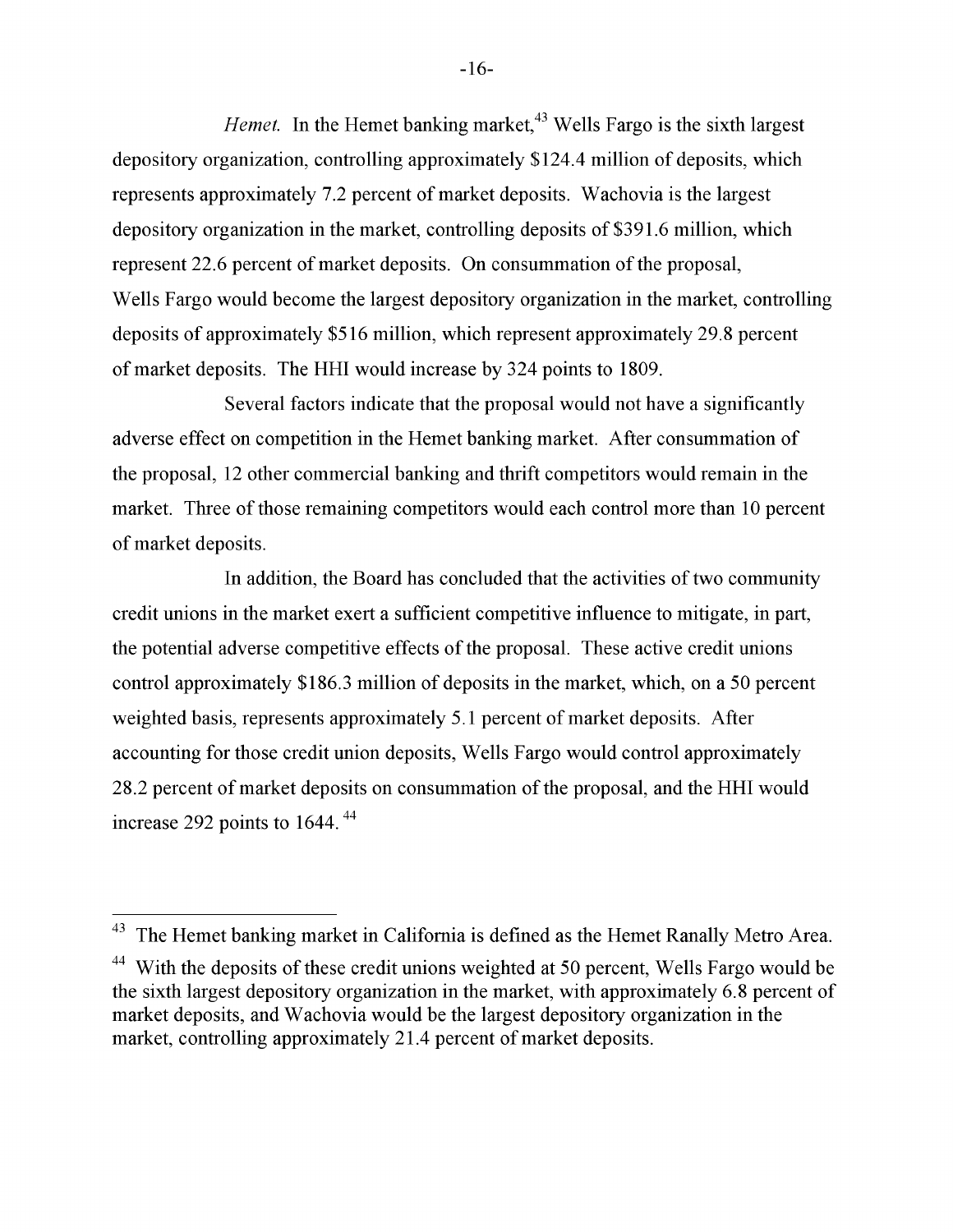*Oroville.* In the Oroville banking market,  $45$  Wells Fargo is the sixth largest depository organization, controlling deposits of approximately \$49.1 million, which represent approximately 7.3 percent of market deposits. Wachovia is the largest depository organization in the market, controlling deposits of approximately \$144.9 million, which represent approximately 21.6 percent of market deposits. On consummation of the proposal, Wells Fargo would become the largest depository organization in the market, controlling deposits of approximately \$194 million, which represent 29 percent of market deposits. The HHI would increase 317 points to 1854.

County Contony in diaste that the increase in concentration in the Onexill  $\sigma$  and  $\sigma$  and  $\sigma$  and  $\sigma$  and  $\sigma$  increase in concentration in banking market, as measured by the HHI and Wells Fargo's market share, overstates the represent approximately  $7.3$  percent of market deposits. We have deposits of  $\alpha$ petitive effects of the proposal in the market. After consummation of the proposal, seven other commercial banking competitors would remain in the market. The consummation of the proposal, Wells Fargo would become the largest depository hat there are other competitors with a significant presence in the market. The second largest depository organization in the market would control approximately 21.6 percent of market deposits, and two other bank competitors each would control more than 10 percent of market deposits.

The Board also has evaluated the competitive influence of two active. community credit unions in the market. These credit unions control approximately \$37.5 million of deposits in the market, which, on a 50 percent weighted basis, represents approximately 2.7 percent of market deposits. After accounting for these credit union deposits, Wells Fargo on consummation of the proposal would control approximately 28 2 percent of market deposits, and The Board also has the complete interverse  $\frac{1}{200}$  points to  $\frac{1}{200}$ .

approximately 2.7 percent of market deposits. After accounting for the second credit union  $\mathcal{L}$ 

 $-17-$ 

 $45$  The Oroville banking market in California is defined as the southern portion of Butte County, excluding the city of Chico but including the towns of Gridley and Oroville. Forting the vity of only one invitating the terms of order y and sterms

eposits of these credit unions weighted at 50 percent, Wells Fargo would be  $\epsilon$ the sixth largest depository organization in the market, with approximately  $7.1$  percent of market deposits, and Wachovia would be the largest largest depository organization in the market, controlling approximately 21.1 percent of market deposits.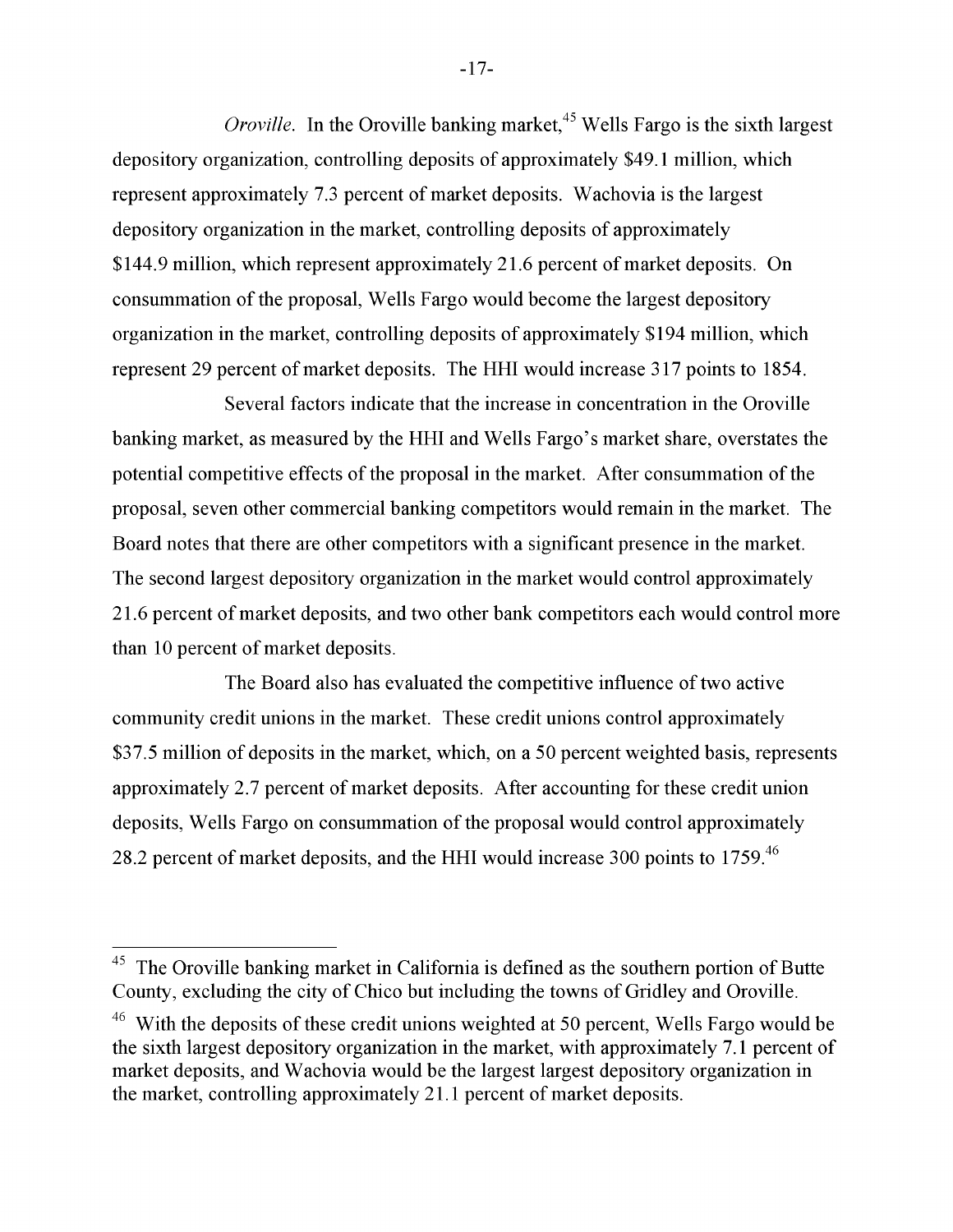*Placerville.* In the Placerville banking market,<sup>47</sup> Wells Fargo is the third largest depository organization, controlling deposits of approximately \$137.6 million, which represent approximately 15.7 percent of market deposits. Wachovia is the largest depository organization in the market, controlling deposits of approximately \$220.3 million, which represent approximately 25.1 percent of market deposits. On consummation of the proposal, Wells Fargo would become the largest depository organization in the market, controlling deposits of approximately \$357.9 million, which represent approximately 40.7 percent of market deposits. The HHI would increase  $2403$ .

County fectors indicate that the nuon east would not have a cionificantly  $\mathcal{D}$ everal factors muicate that the proposar would not have a significa adverse effect on competition in the Placerville banking market. After consummation of of approximately \$137.6 million, which represent approximately 15.7 percent of market deposits of the commercial banking and thrift competitors would remain in the market. The Board notes that there are other competitors with a significant presence in of market deposits. On consummation of the proposal,  $\mathcal{L}$ cluding two bank competitors that each would control more than 12 percent  $357.9$  million, which represent approximately 40.7 percent of market deposits.  $\mathbf{L}$ 

The Board also has evaluated the competitive influence of five active community credit unions in the market. These credit union controls approximately \$277.2 million of deposits in the market, which, on a 50 percent weighted basis, represents approximately 13.1 percent of market deposits. After accounting for these credit union deposits, Wells Fargo on consummation of the proposal would control approximately 33.8 percent of market deposits, and the HHI would increase 538 points to  $1738^{48}$ 

represents approximately 13.1 percent of market deposits. After accounting for these 47 ville banking market in California is defined as western El Dorado County outside of the Sacramento banking market, including the cities of Diamond Springs, Georgetown, Placerville, and Pollock Pines.

 $48$  With the deposits of these credit unions weighted at 50 percent, Wells Fargo would be the third largest depository organization in the market, with approximately 13 percent of market deposits, and Wachovia would be the largest depository organization in the market, controlling approximately 20.8 percent of market deposits.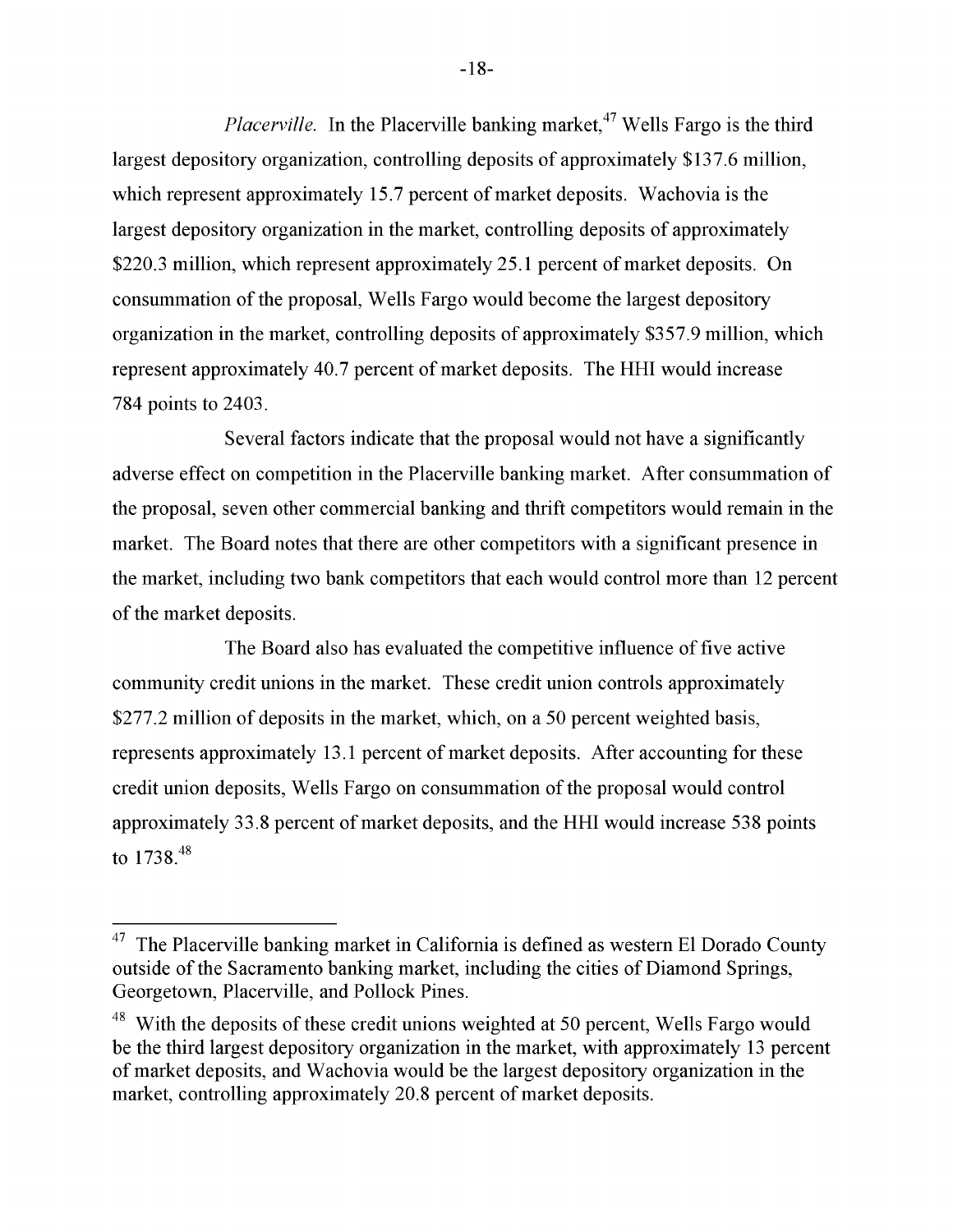*Santa Cruz.* In the Santa Cruz banking market,  $49$  Wells Fargo is the second largest depository organization, controlling deposits of approximately \$653.9 million, which represent approximately 19.1 percent of market deposits. Wachovia is the largest depository organization in the market, controlling deposits of approximately \$912 million, which represent approximately 26.6 percent of market deposits. To reduce the potential for adverse effects on competition in the Santa Cruz banking market, Wells Fargo has proposed to divest one of Wachovia's branches, with deposits of \$285.2 million, to an out-of-market depository organization. On consummation of the proposal and after accounting for the proposed divestiture, Wells Fargo would become the largest depository organization in the market, controlling deposits of approximately \$1.28 billion, which represent 37.4 percent of market deposits. The HHI would increase  $2103$ .

Metro Area. End footnote.<br>Nexus al footnote. It will not the second result for the second second second second second second second seco  $\mathcal{S}$ everal factors mulcate that the proposar would not have significantly adverse competitive effects in the Santa Cruz banking market. After consummation of largest depository organization in the market, controlling deposits of approximately  $12$  other commercial banking competitors would remain in the market. The Board notes that there are other competitors with a significant presence in the market,  $W$ ells Fargo has proposed to divest one of  $W$ achovia's branches, with deposits of  $W$ including three bank competitors that would each control more than 10 percent of the market.

The Board also has evaluated the competitive influence of three active community credit unions in the market. These credit unions control approximately  $$511$  million of deposits in the market, which, on a 50 percent weighted basis, represents approximately 6.9 percent of market deposits. After accounting for these credit union deposits and for the branch divestiture, Wells Fargo on consummation of the proposal would control approximately 34.8 percent of market deposits, and the HHI would increase 341 points to  $1855.^{50}$ 

 $-19-$ 

 $\overline{\hspace{1cm}}$ Cruz banking market in California is defined as the Santa Cruz Ranally Metro Area.

 $50$  With the deposits of these credit unions weighted at 50 percent, Wells Fargo would be the second largest depository organization in the market, with approximately 17.8 percent  $\mathcal{O}$  and  $\mathcal{O}$  percent of matrix  $\mathcal{O}$  and the HHI would have  $\mathcal{O}$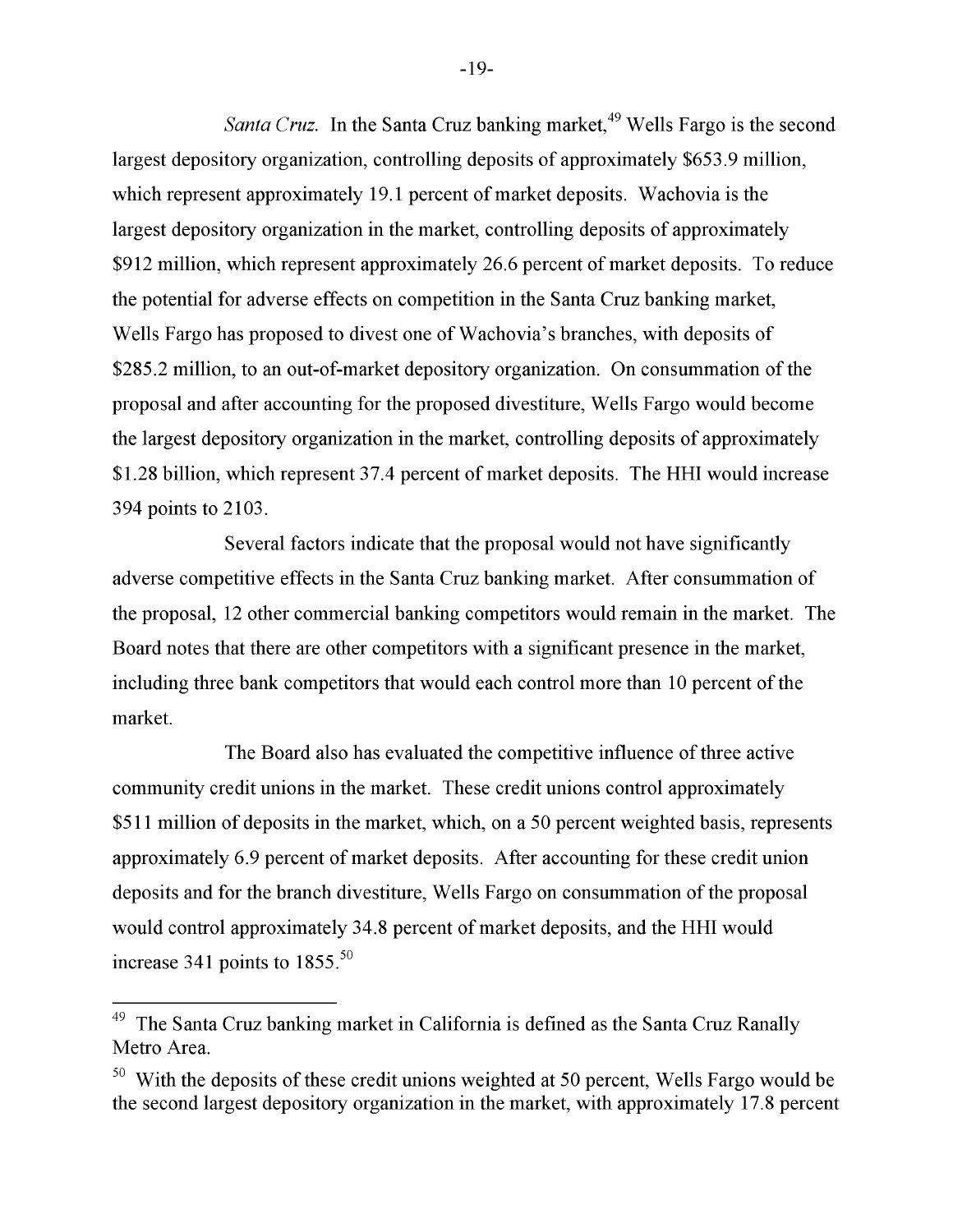In addition, the record of recent entry into the Santa Cruz banking market evidences the market's attractiveness for entry. The Board notes that two depository institutions have entered the market de novo since 2004.

## Banking Market in Colorado

*Grand Junction.* In the Grand Junction banking market,<sup>51</sup> Wells Fargo is the largest depository organization, controlling deposits of approximately \$500.9 million, which represent approximately 23.7 percent of market deposits. Wachovia operates the second largest depository organization in the market, controlling deposits of approximately \$291.8 million, which represent approximately 13.8 percent of market deposits. On consummation of the proposal, Wells Fargo would remain the largest depository institution in the market, controlling deposits of approximately \$792.7 million, which represent 37.5 percent of market deposits. The HHI would increase 653 points to 1877.

County. Englands in dianty that the increase in concentration in the  $\sigma$  deposits indicate that the increase in concentration in the Grand Junction banking market, as measured by the HHI and Wells Fargo's market  $t_{\text{tot}}$  depository organization in the market depository organization in the market, controlling deposits of  $\alpha$ res the potential competitive effects of the proposal in the market. After consummation of the proposal, 13 other commercial bank competitors would remain in depository institution in the market of approximately  $\mathbf{7}$ the market.

The Board also has evaluated the competitive influence of two active community credit unions in the market. These credit unions control approximately \$83.6 million in deposits in the market, which, on a 50 percent weighted basis, represents approximately 1.9 percent of market deposits. After accounting for these credit union

of market deposits, and Wachovia would be the largest depository organization in the market, controlling approximately 24.8 percent of market deposits.

<sup>51</sup> The Grand Junction banking market in Colorado is defined as Mesa County.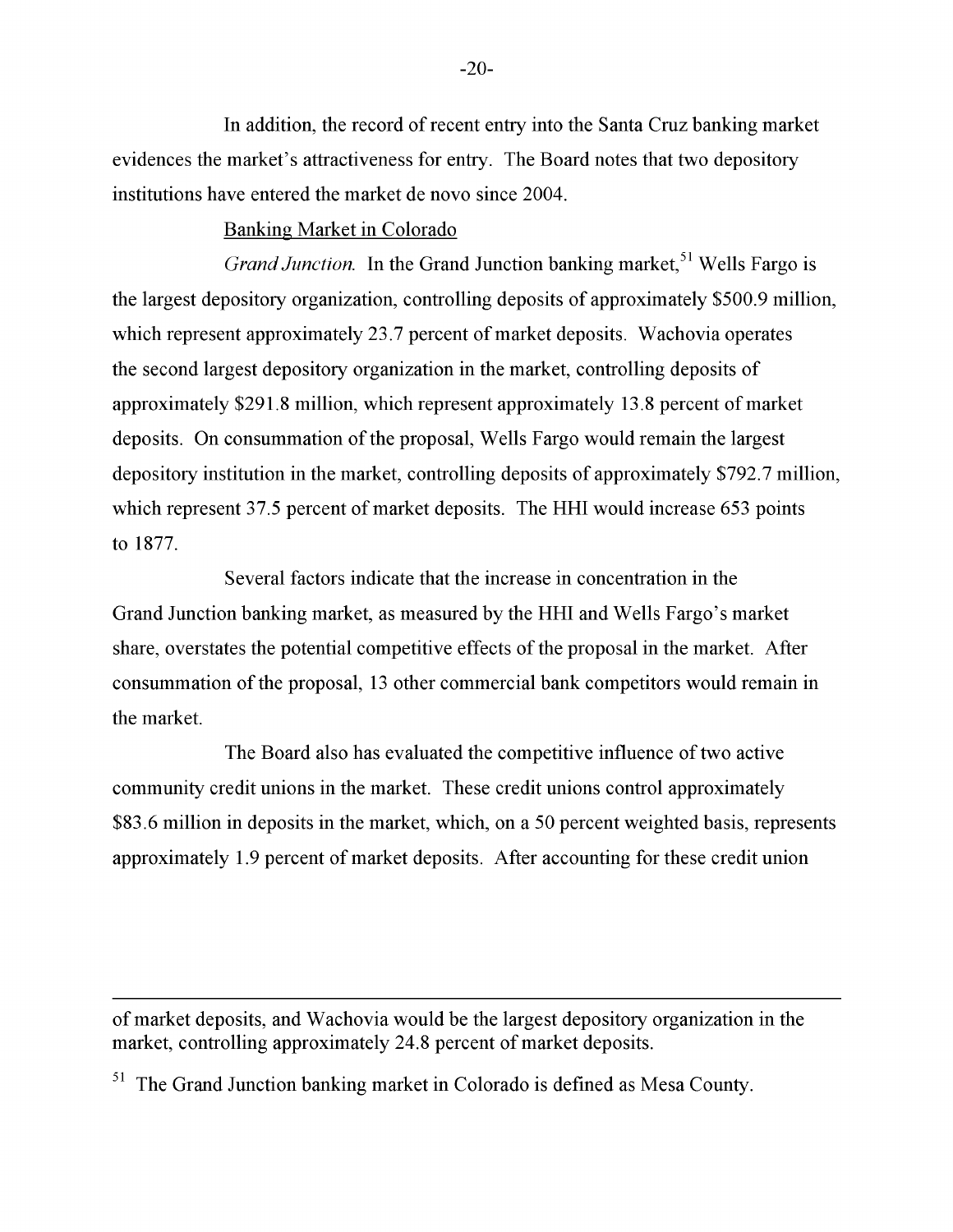deposits, Wells Fargo on consummation of proposal would control approximately 36.7 percent of market deposits, and the HHI would increase 628 points to  $1808$ <sup>52</sup>

 $\mathbf{F}_{\mathbf{u}}$  is  $\mathbf{1}$   $\mathbf{1}$   $\mathbf{u}$  the deposits of the deposits of the  $\mathbf{f}_{\mathbf{u}}$  at  $\mathbf{f}_{\mathbf{u}}$  and  $\mathbf{f}_{\mathbf{u}}$  and  $\mathbf{f}_{\mathbf{u}}$  and  $\mathbf{f}_{\mathbf{u}}$  and  $\mathbf{f}_{\mathbf{u}}$  and  $\mathbf{f}_{\mathbf{u}}$  and  $\mathbf{f}_{\$ In addition, the record of recent entry into the Grand Junction banking market evidences the market's attractiveness for entry. The Board notes that two organization in the market deposits approximately  $\frac{1}{2}$ .5 percent of market deposits. depository inst indicate that the market remains attractive for entry. From 2004 to 2007, the market's annualized population growth exceeded the average annualized population growth for metropolitan counties in Colorado.

D. Views of Other Agencies and Conclusion on Competitive Considerations

The DOJ also has reviewed the proposal and has advised the Board that it does not believe that the proposal would likely have a significant adverse effect on competition in any relevant banking market at this time. The appropriate federal supervisory agencies have been afforded an opportunity to comment and have not objected to the proposal.

Accordingly, based on all the facts of record, the Board has concluded that consummation of the proposal would not have a significantly adverse effect on competition or on the concentration of resources in any relevant banking market and that competitive considerations are consistent with approval.

#### Financial, Managerial, and Supervisory Considerations

Section 3 of the BHC Act requires the Board to consider the financial and managerial resources and future prospects of the companies and banks involved in the proposal and certain other supervisory factors. The Board also reviews the financial and managerial resources of the organizations involved in the proposal under section 4 of the BHC Act. The Board has carefully considered these factors in light of all the facts of record, including confidential supervisory and examination information received from the

managerial resources of the organizations involved in the organizations in the proposal under section 4 of the

 $-21-$ 

<sup>&</sup>lt;sup>52</sup> With the deposits of these credit unions weighted at 50 percent, Wells Fargo would be the largest depository organization in the market, with approximately 23.2 percent of market deposits, and Wachovia would be the second largest depository organization in the market, controlling approximately 13.5 percent of market deposits.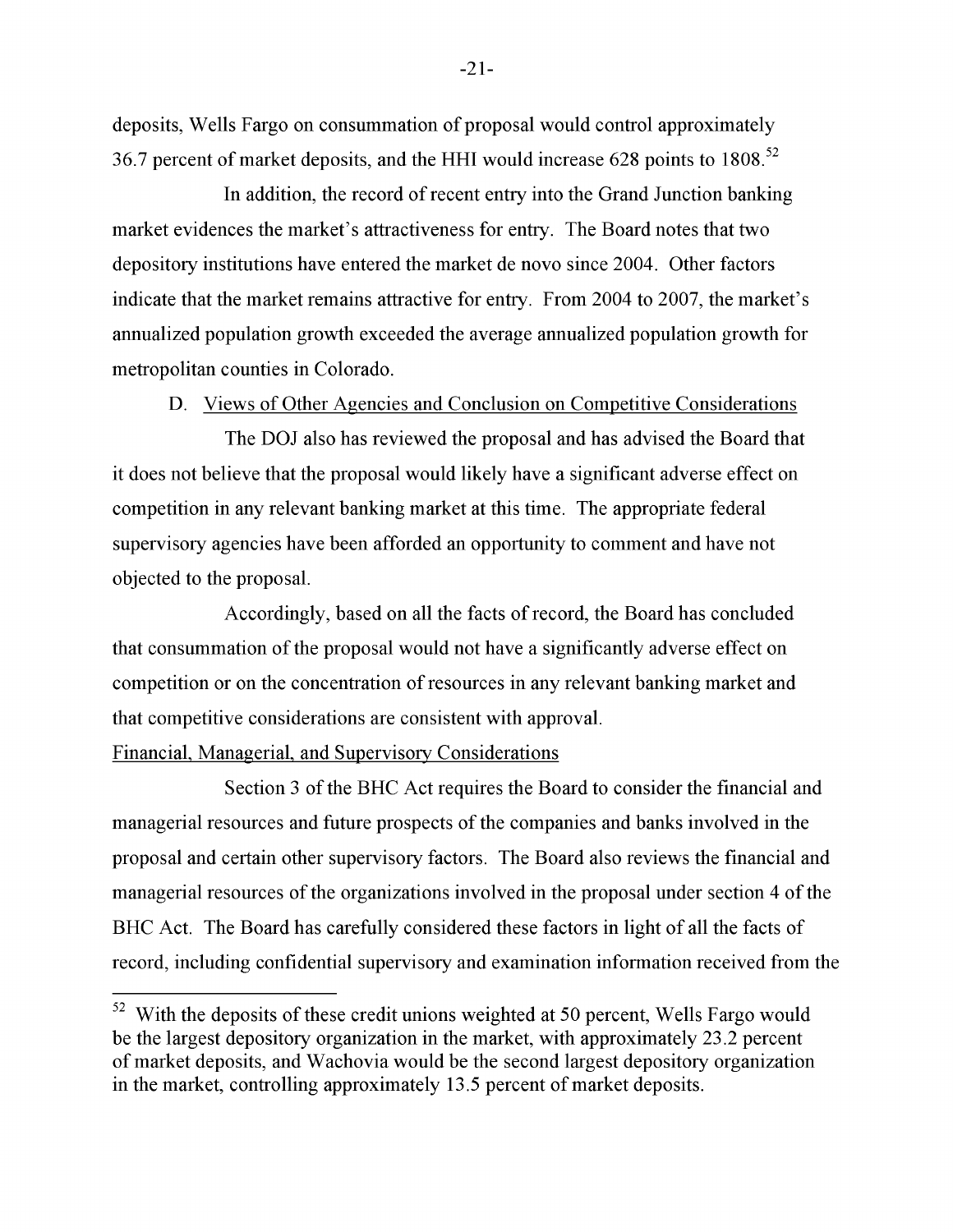relevant federal and state supervisors of the organizations involved, publicly reported and other financial information, information provided by Wells Fargo and Wachovia, and public comments received on the proposal. $^{53}$ 

actual of Wachovia ultimately would be less costly to the federal government than  $\mathbf{r} = \mathbf{r} \cdot \mathbf{r}$ in evaluating the financial resources in expansion proposals by ba organizations, the Board reviews the financial condition of the organizations involved proposal which, like Citigroup's proposed acquisition of Wachovia, involves FDIC on both a parent-only and consolidated basis, as well as the financial condition of the subsidiary depository institutions and significant nonbanking operations. In this  $t_{\rm F}$  relating the extension from the second form for  $s_{\rm F}$  . Finally,  $s_{\rm F}$ In the financial resources in the financial resources in expansion and proposality, asset quality, and earnings performance. In assessing financial resources, the Board consistently considers capital adequacy to be especially important. The Board also evaluates the financial condition of the resulting organization at consummation, including its capital position, asset quality, earnings prospects, and the impact of the proposed randing of the transaction.

The Board has carefully considered the proposal under the financial factors.<sup>54</sup> The proposed transaction is structured as a share exchange. The subsidiary depository institutions of Wells Fargo and Wachovia are well capitalized and would remain so on consummation of this proposal. Wells Fargo is well capitalized and has announced that it intends to raise additional capital. In light of its capital-raising efforts, factors.  $\frac{1}{2}$   $\frac{1}{2}$   $\frac{1}{2}$   $\frac{1}{2}$   $\frac{1}{2}$  constraints find that  $\frac{1}{2}$  condition condition condition condition condition  $\frac{1}{2}$   $\frac{1}{2}$   $\frac{1}{2}$   $\frac{1}{2}$   $\frac{1}{2}$   $\frac{1}{2}$   $\frac{1}{2}$   $\frac{1}{2}$  be a religion well explained after consummation of this propo

 $-22-$ 

analyzing the financial factors in this proposal, the financial factors in this proposal, the Board has been d<br>The Board has been discussed in the Board has been discussed in the Board has been discussed in the Board has 53 contends that its acquisition of Wachovia ultimately would be less co the federal government than an acquisition by Wells Fargo. In addition, Citigroup claims that Wells Fargo's acquisition of Wachovia would discourage companies from future involvement in a proposal which, like Citigroup's proposed acquisition of Wachovia, involves FDIC assistance. These comments were weighed in the Board's consideration of the financial and managerial resources of the companies involved in the transaction to the extent they relate to those factors. See Western.

<sup>&</sup>lt;sup>54</sup> Citigroup asserted that Wells Fargo's financial condition could be adversely affected if a recent IRS ruling that provided banks accelerated tax relief on certain built-in loan losses is invalidated. In analyzing the financial factors in this proposal, the Board has reviewed carefully information regarding the impact of the ruling on Wells Fargo's overall financial condition.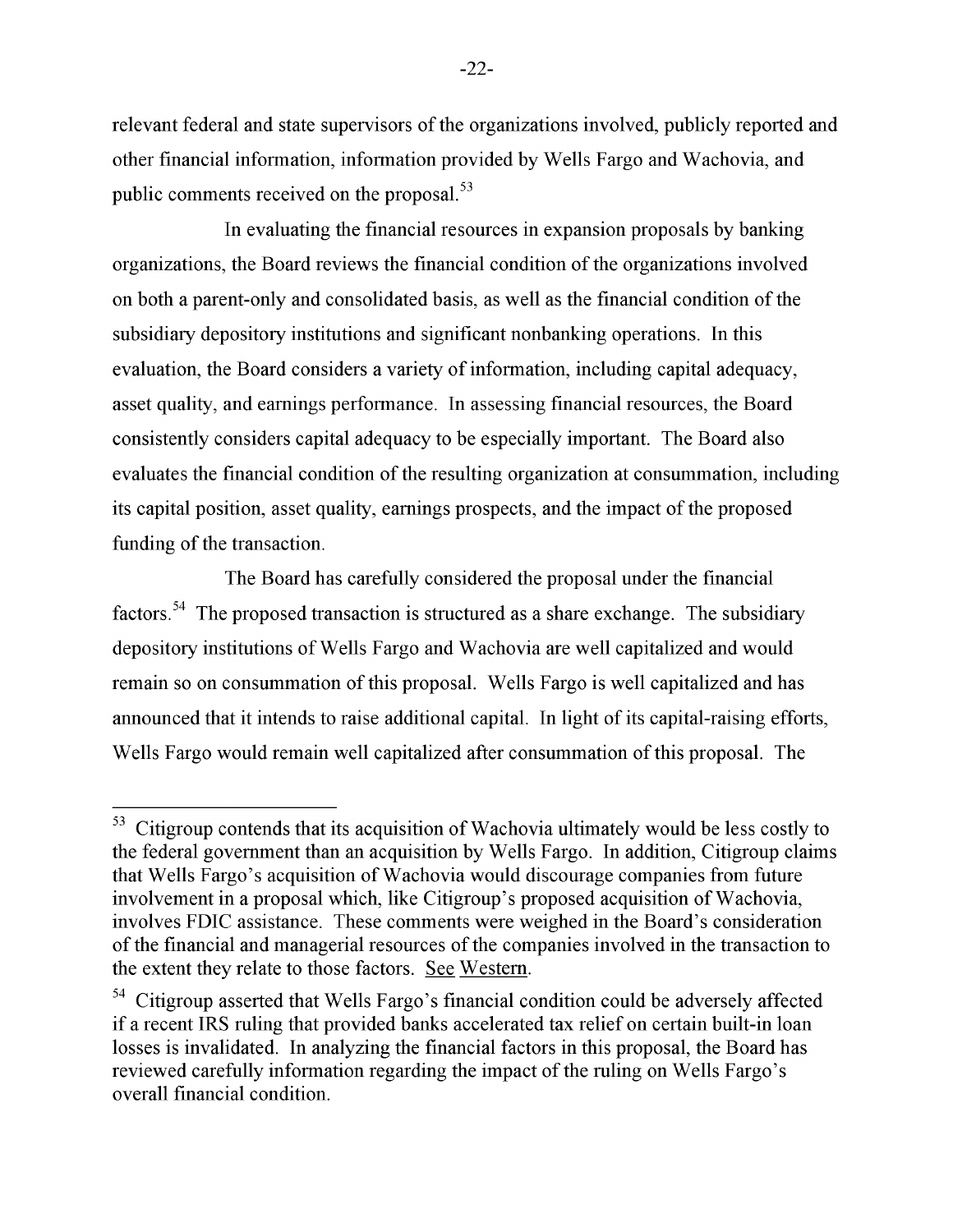Board has also considered the other financial factors noted above in light of information provided by Wells Fargo and Wachovia and supervisory information available to the Federal Reserve through its supervision of these companies and from the primary supervisors of the depository institution subsidiaries of these companies. Based on its review of the record, the Board finds that Wells Fargo has sufficient resources to effect the proposal.

The Board also has considered the managerial resources of the organizations involved in the proposed transaction. The Board has reviewed the examination records of Wells Fargo and Wachovia, their respective subsidiary depository institutions, and other nonbanking companies involved in the proposal. In addition, the Board has considered its supervisory experience and that of other relevant supervisory agencies, including the OCC and the OTS, with the organizations and their records of compliance with applicable banking law and anti-money laundering laws.

The Board also has considered the future prospects of the organizations involved in the proposal. As part of this evaluation, the Board considered information regarding how Wells Fargo would manage the integration of Wachovia into Wells Fargo.<sup>55</sup> The Board also considered Wells Fargo's extensive experience in acquiring bank holding companies and successfully integrating them into its organization. Moreover, as noted above, the Board found that expeditious approval of the proposal was warranted in light of the weakened condition of Wachovia and the turmoil in the financial markets. The record indicates that Wells Fargo has the financial and managerial resources to serve as a source of strength to Wachovia and its subsidiary depository institutions.

 $-23-$ 

managerial resources. The Board has considered carefully this comment of this comment of this comment of this comment of this comment of the Board of this comment of the Board of the Board of the Board of this comment of t ilso questioned, in light of the risk profile of Wachovia's assets and the absence of FDIC assistance to the transaction, whether Wells Fargo possesses sufficient financial and managerial resources. The Board has considered carefully this comment in light of information received about Wachovia's asset portfolio from the relevant supervisors of Wachovia's subsidiary banks, other supervisory information, and information received from Wells Fargo, including information about due-diligence reviews performed by Wells Fargo with respect to Wachovia's asset portfolio.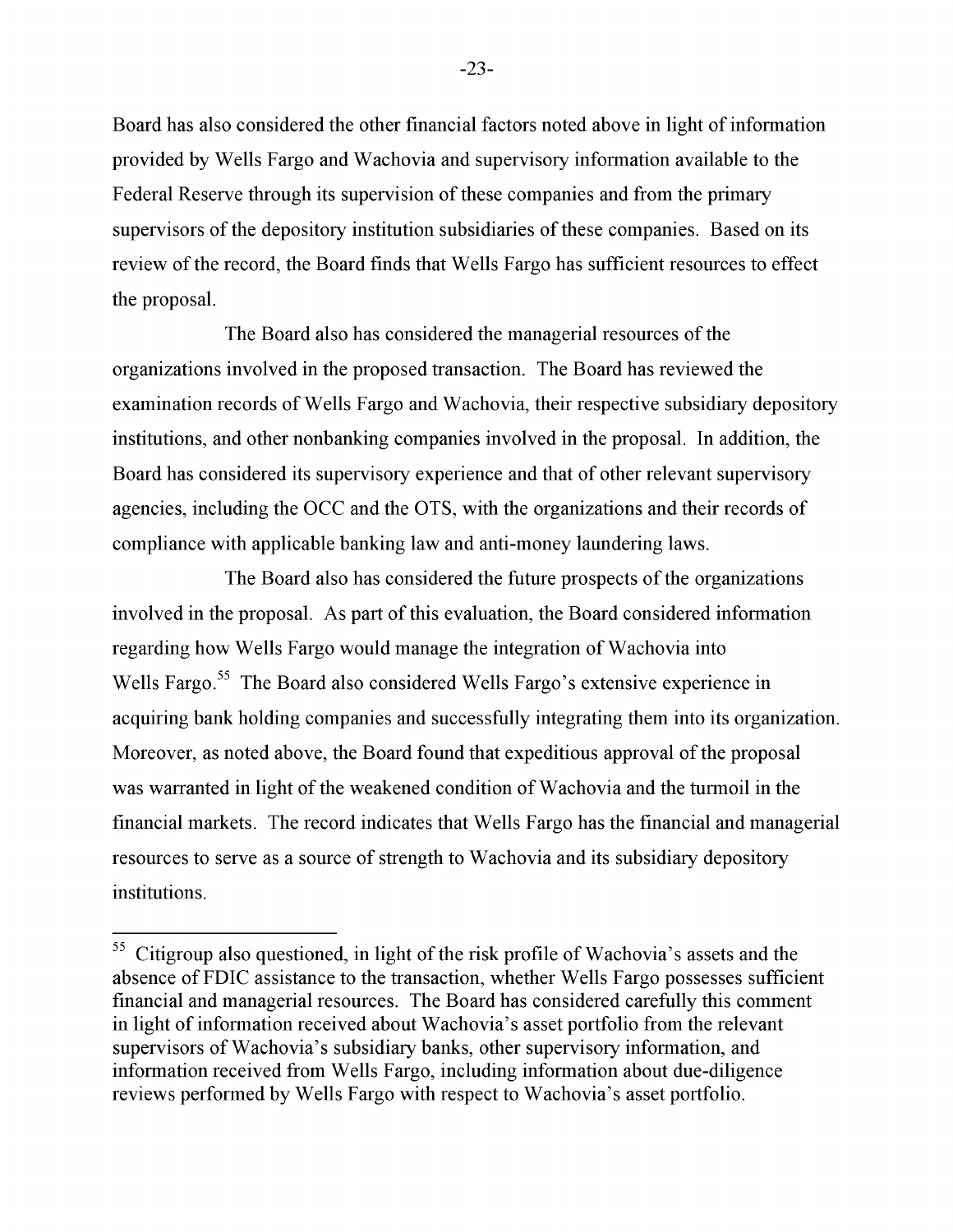Based on all the facts of record, the Board has concluded that the financial and managerial resources and the future prospects of the organizations involved in the proposal are consistent with approval, as are the other supervisory factors. Convenience and Needs and CRA Performance Considerations

In acting on a proposal under section 3 of the BHC Act, the Board must consider the effects of the proposal on the convenience and needs of the communities to be served and take into account the records of the relevant depository institutions under the CRA.<sup>56</sup> The Board also must review the records of performance under the CRA of the relevant insured depository institutions when acting on a notice under section 4 of  $t_{\rm{max}}$  is  $t_{\rm{max}}$  insurance when acting on a notice under section 4 of  $t_{\rm{max}}$ to acquire voting securities of an insured savings association.<sup>57</sup>

The Board bas carefully considered the convenience and needs factor and The Board has carefully considered the convenience and needs factor and the CRA performance records of the subsidiary depository institutions of Wells Fargo and Wachovia. The Board has considered carefully all the facts of record, including the evaluations of the CRA performance records of the subsidiary depository institutions of Wells Fargo and Wachovia, data reported by Wells Fargo and Wachovia under the Home Mortgage Disclosure Act ("HMDA"),<sup>58</sup> other information provided by Wells Fargo, confidential supervisory information, and comments received on the  $\text{proposal.}$ 

As provided in the CRA, the Board evaluates the record of performance. of an institution in light of examinations by the appropriate federal supervisors of the CRA performance records of the relevant institutions. An institution's most recent CRA performance evaluation is a particularly important consideration in the applications.

<sup>&</sup>lt;sup>56</sup> 12 U.S.C. § 2901 et seq.; 12 U.S.C. § 1842(c)(2).

 $57$  See, e.g., North Fork Bancorporation, Inc., 86 Federal Reserve Bulletin 767 (2000).  $58$  12 U.S.C. § 2801 et seq.

 $59$  A commenter expressed concern about certain subprime lending activities of Wells Fargo.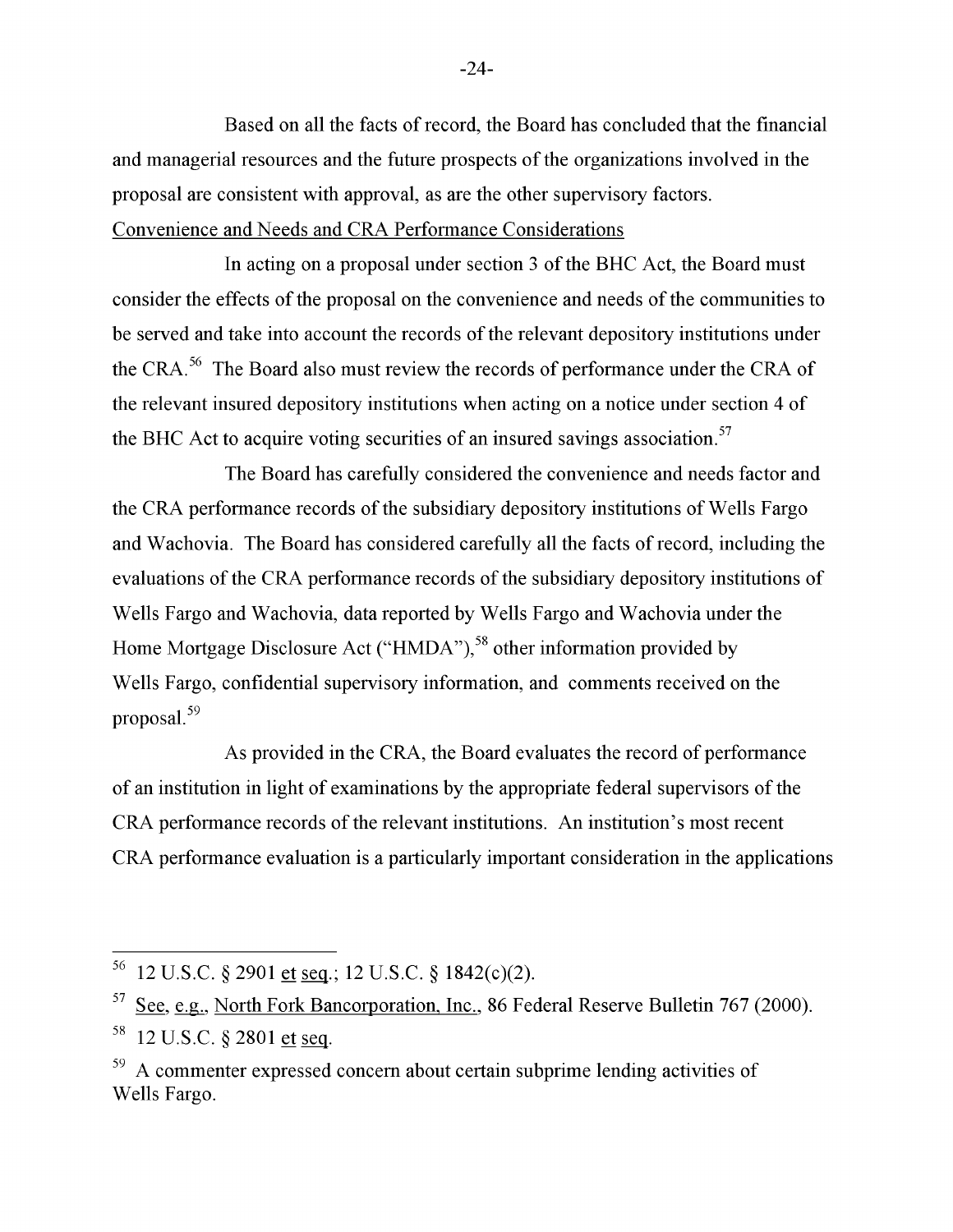process because it represents a detailed, on-site evaluation of the institution's overall record of performance under the CRA by its appropriate federal supervisor.<sup>60</sup>

 $\begin{bmatrix} \n\mathbf{W} & \mathbf{0} & \mathbf{0} & \mathbf{0} & \mathbf{0} & \mathbf{0} & \mathbf{0} & \mathbf{0} & \mathbf{0} & \mathbf{0} & \mathbf{0} & \mathbf{0} & \mathbf{0} & \mathbf{0} & \mathbf{0} & \mathbf{0} & \mathbf{0} & \mathbf{0} & \mathbf{0} & \mathbf{0} & \mathbf{0} & \mathbf{0} & \mathbf{0} & \mathbf{0} & \mathbf{0} & \mathbf{0} & \mathbf{0} & \mathbf{0} & \mathbf{0} & \mathbf{0} & \math$ wens raigo s iead subsidiary insured depository institution, wens ra Bank, National Association, Sioux Falls, South Dakota, received an "outstanding" rating End footnote.] ent CRA performance evaluation by the OCC, as of September 30, 2004. Each of Wells Fargo's other subsidiary insured depository institutions received an at  $\sigma$  is most recent CRA performance evaluation by the OCC, as of  $\sigma$ or "satisfactory" rating at its most recent CRA performance evaluation. <sup>Th</sup>

Wachovia's lead subsidiary insured depository institution Wachovia Raph wachovia s ieau subsidialy hisured depository histitution, wachovia Dank, received an "outstanding" rating at its most recent CRA performance evaluation by the no. 20, 2006, Wachovia's other subsidiary insured depository institutions rec $\sigma$ ,  $\sigma$ ,  $\sigma$   $\sigma$  and  $\sigma$  is once substanding insured depository institutions also received "outstanding" ratings at their most recent CRA performance evaluations.<sup>62</sup>

and  $\overline{c}$  recent ratio  $\overline{c}$  ratio  $\overline{c}$  ratio  $\overline{c}$  ratio  $\overline{c}$  recent can performance can performance control in  $\overline{c}$  ratio  $\overline{c}$  ratio  $\overline{c}$  ratio  $\overline{c}$  ratio  $\overline{c}$  ratio  $\overline{c}$  ratio The Board also considered the fair lending records of, and the  $2007$ data reported under HMDA by, Wells Fargo and Wachovia in light of comment received  $W$ al.  $\cdot$  Although the HMDA data might reflect certain disparities in the rates of loan applications, originations, denials, or pricing among members of different racial  $W_{\alpha}$  Card Services, National Association, was established in the service in the service in

January 2007, and has not yet been evaluated for CRA performance. End footnote.] gency Questions and Answers Regarding Community Reinvestment provide that a CRA examination is an important and often controlling factor in the consideration of an institution's CRA record. See 64 Federal Register 23,641 (1999).

Appendix D provides the most recent CRA ratings of those institutions. to provide the most recent order radius of those modellers.

 $\degree$  Wachovia Bank of Delaware, National Association, was last evaluated by the OCC as of June 30, 2006. Wachovia Bank, FSB, and Wachovia Mortgage, F.S.B., formerly known as World Savings Bank, FSB (Texas) and World Savings Bank, FSB, respectively, were last evaluated by the OTS as of August 15, 2005. Wachovia Card Services, National Association, was established in January 2007, and has not yet been evaluated for CRA performance.

 $63$  A commenter also asserted that Wachovia made a disproportionately larger percentage of higher-cost loans to Hispanic borrowers than to nonminority borrowers. In addition, the commenter referred to news reports that the City of Baltimore filed litigation against Wells Fargo asserting that certain subsidiaries of Wells Fargo had engaged in predatory lending in predominantly African American areas of Baltimore. The litigation is before a court of competent jurisdiction, and the Board and the OCC will continue to monitor is progress and to review Wells Fargo's compliance with fair lending and other consumer protection laws and regulations in future examinations.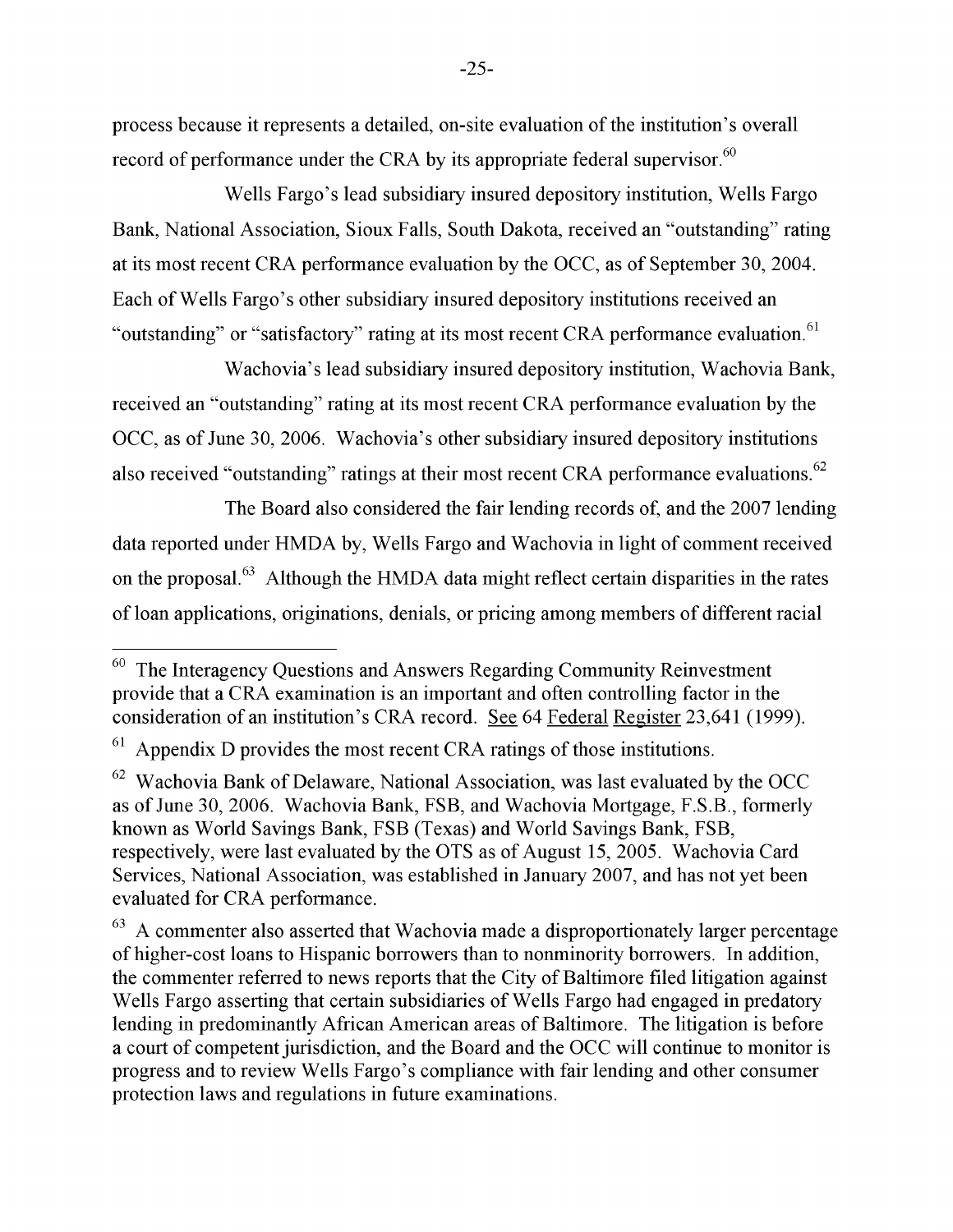or ethnic groups in certain local areas, the data provide an insufficient basis by themselves on which to conclude whether or not Wells Fargo or Wachovia has excluded or imposed higher costs on any group on a prohibited basis. The Board recognizes that HMDA data alone, even with the recent addition of pricing information, $64$  provide only limited information about the covered loans.<sup>65</sup> HMDA data, therefore, provide an inadequate basis, absent other information, for concluding that an institution has engaged in illegal lending discrimination.

 $\lambda$  coordinates the Deam loantelem into account other information in dediction Accordingly, the Doard has taken mo account other information, incluexamination reports by the primary federal supervisors of the organizations' subsidiary second-lien mortgages. 12 CFR 203.4. End footnote.] provide only institutions that provide on-site evaluations of compliance with fair lending laws by institutions, and has consulted with those supervisors. The record, including confidential proportion of marginally qualified applicants than other supervisory information, also indicates that Wells Fargo has taken steps to ensure compliance with fair lending and other consumer protection laws and requlations, by problems with the relating the other condition problems. The the regularistic, of establishing corporate policies and procedures and implementing audits of compliance menegoment cycreight. In eddition, Wells Ferge employees involved in the lending  $t$  inanagement oversignt. The addition, we us that go employees involved in the tending process receive fair lending training, and Wells Fargo maintains second-review procedures for home mortgage lending.

Based on a review of the entire record, and for the reasons discussed above, the Board has concluded that considerations relating to the convenience and needs factor

 $-26-$ 

 $64$  Beginning January 1, 2004, the HMDA data required to be reported by lenders were expanded to include pricing information for loans on which the annual percentage rate (APR) exceeds the yield for U.S. Treasury securities of comparable maturity by 3 or more percentage points for first-lien mortgages and by 5 or more percentage points for second-lien mortgages. 12 CFR 203.4.

 $65$  The data, for example, do not account for the possibility that an institution's outreach efforts may attract a larger proportion of marginally qualified applicants than other institutions attract and do not provide a basis for an independent assessment of whether an applicant who was denied credit was, in fact, creditworthy. In addition, credit history problems, excessive debt levels relative to income, and high loan amounts relative to the value of the real estate collateral (reasons most frequently cited for a credit denial or higher credit cost) are not available from HMDA data.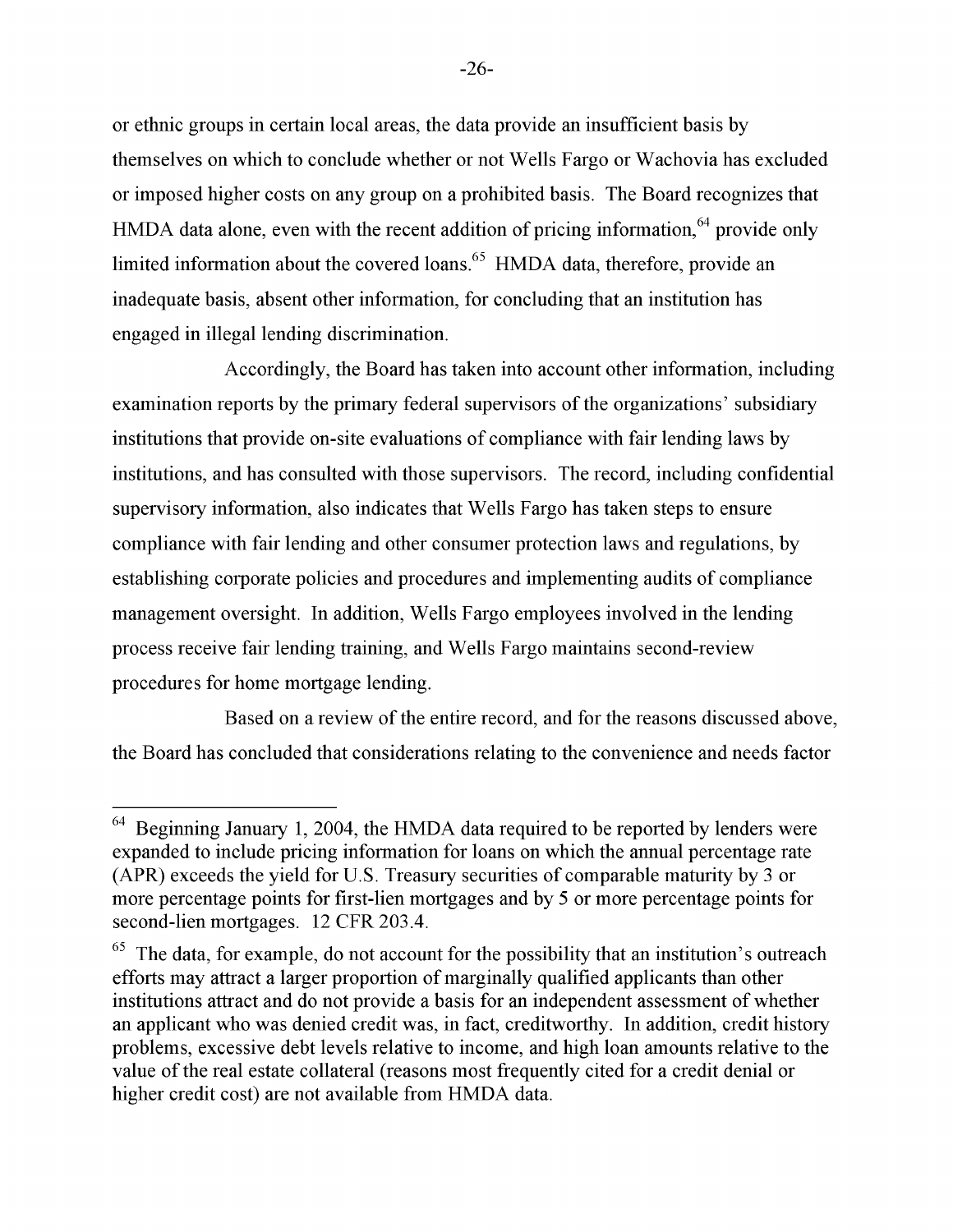and the CRA performance records of the relevant insured depository institutions are consistent with approval of the proposal.

#### Public Benefits

As noted above, Wells Fargo has filed a notice under sections 4(c)(8) and 4(j) of the BHC Act for its proposed indirect acquisitions of Wachovia Mortgage, F.S.B. and Wachovia Bank, FSB. As part of its evaluation of the public interest factors under section 4 of the BHC Act, the Board has reviewed carefully the public benefits and possible adverse effects of the proposal. The record indicates that consummation of the proposal would benefit consumers currently served by Wachovia's subsidiary savings associations by providing them access to additional banking and nonbanking products and services of Wells Fargo. As noted, the proposal would also strengthen Wachovia and all its subsidiary depository institutions.

For the reasons discussed above, and based on the entire record, the Board has determined that the conduct of the proposed nonbanking activities within the framework of Regulation Y and Board precedent is not likely to result in significantly adverse effects, such as undue concentration of resources, decreased or unfair competition, conflicts of interests, or unsound banking practices. Moreover, based on all the facts of record, the Board has concluded that consummation of the proposal can reasonably be expected to produce public benefits that would outweigh any likely adverse effects. Accordingly, the Board has determined that the balance of the public benefits under the standard of section  $4(j)(2)$  of the BHC Act is consistent with approval.

As noted, Wells Fargo also has provided notice under sections 25 and 25A of the FRA and the Board's Regulation K to acquire the agreement corporation and Edge Act subsidiaries and the foreign operations of Wachovia. The Board concludes that all factors required to be considered under the FRA and the Board's Regulation K are consistent with approval.

 $-27-$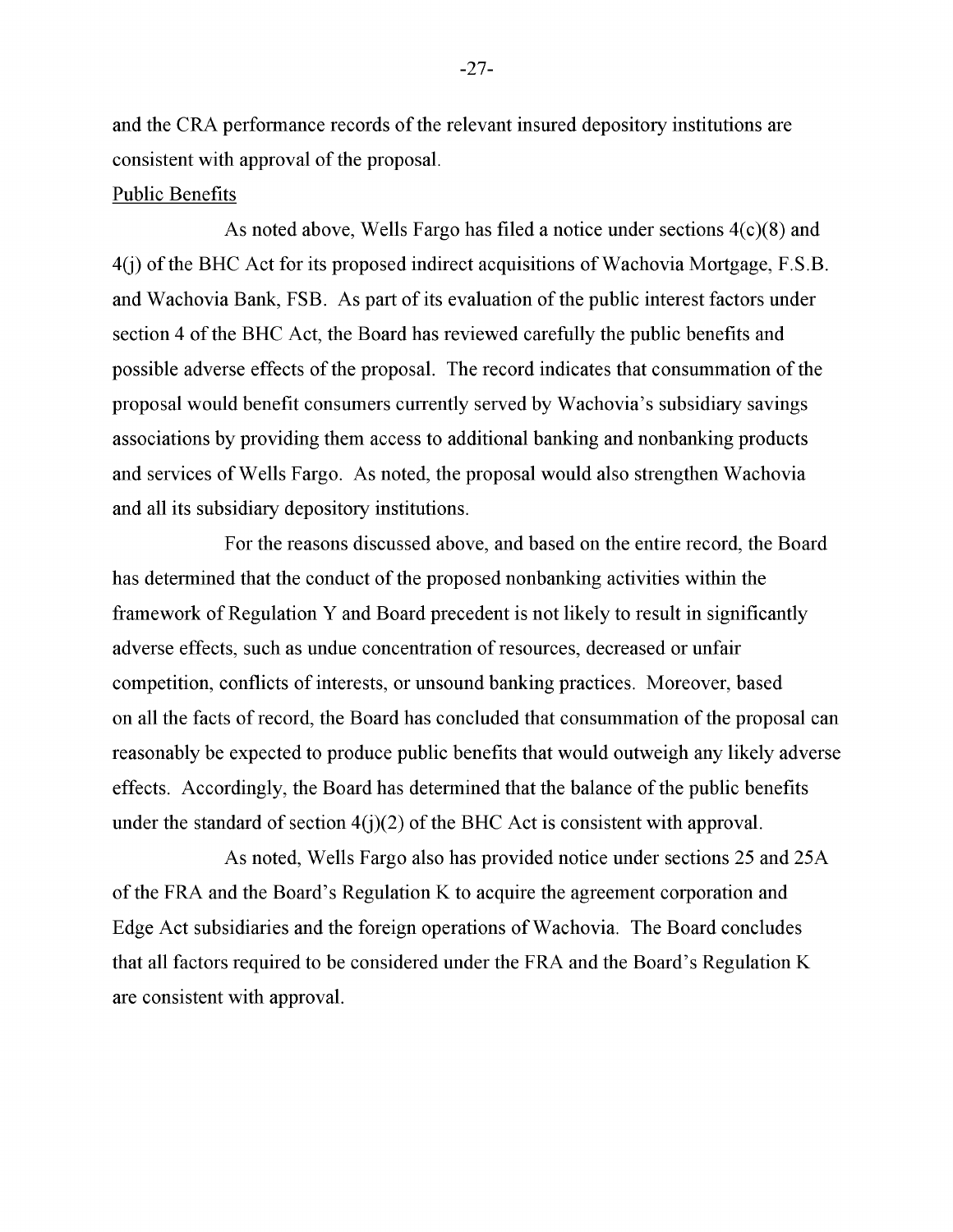Based on the foregoing, the Board determined in its order of October 12 that the application and notices should be approved.<sup>66</sup> In reaching its conclusion, the Board considered all the facts of record in light of the factors that the Board is required to consider under the BHC Act. As noted in the Board's order, the Board's approval is specifically conditioned on compliance by Wells Fargo with all the commitments made to the Board in connection with the application and notices, including the commitments and conditions discussed in this order. The Board's approval of the nonbanking aspects of the proposal also is subject to all the conditions set forth in Regulation Y, including those in sections 225.7 and 225.25(c), <sup>67</sup> and to the Board's authority to require such modification or termination of the activities of a bank holding company or any of its subsidiaries as the Board finds necessary to ensure compliance with, and to prevent evasion of, the provisions of the BHC Act and the Board's regulations and orders issued

hold a public hearing on an application unless the appropriate

<sup>66</sup> A commenter requested that the Board hold a public meeting or hearing on the proposal. Section 3 of the BHC Act does not require the Board to hold a public hearing on an application unless the appropriate supervisory authority for the bank to be acquired makes a written recommendation of denial of the application. The Board has not received such a recommendation from the appropriate supervisory authorities. that cannot be resolved in some other manner manner manner manner manner manner manner.  $f_{\text{2}}(z)$ Equiations provide for a nearing on a nonce fired under section  $40^\circ$ BHC Act if there are disputed issues of material fact that cannot be resolved in some other manner. 12 CFR  $225.25(a)(2)$ . Under its rules, the Board also may, in its discretion, hold a public meeting or hearing on an application to acquire a bank if necessary or appropriate to clarify factual issues related to the application and to provide an opportunity for testimony. 12 CFR 225.16(e), 262.25(d). The Board has considered carefully the commenter's requests in light of all the facts of record. The commenter's request fails to demonstrate why its written comments do not present its views adequately or why a meeting or hearing otherwise would be necessary or appropriate. In addition, in light of the unusual and exigent circumstances affecting the financial markets, the weakened financial condition of Wachovia, and all other facts and circumstances, the Board waived public notice of this proposal. For these reasons, and based on all the facts of record, the Board has determined that a public meeting or hearing was not required or warranted in this case, and the request for a public meeting or hearing on the proposal is accordingly denied.

<sup>12</sup> CFR 225.7 and  $225.25(c)$ .  $\mathcal{L}$ . the Board considered all the factors of  $\mathcal{L}$  record in light of the factors that the factors that the factors that the factors that the factors that the factors that the factors that the factors that the fac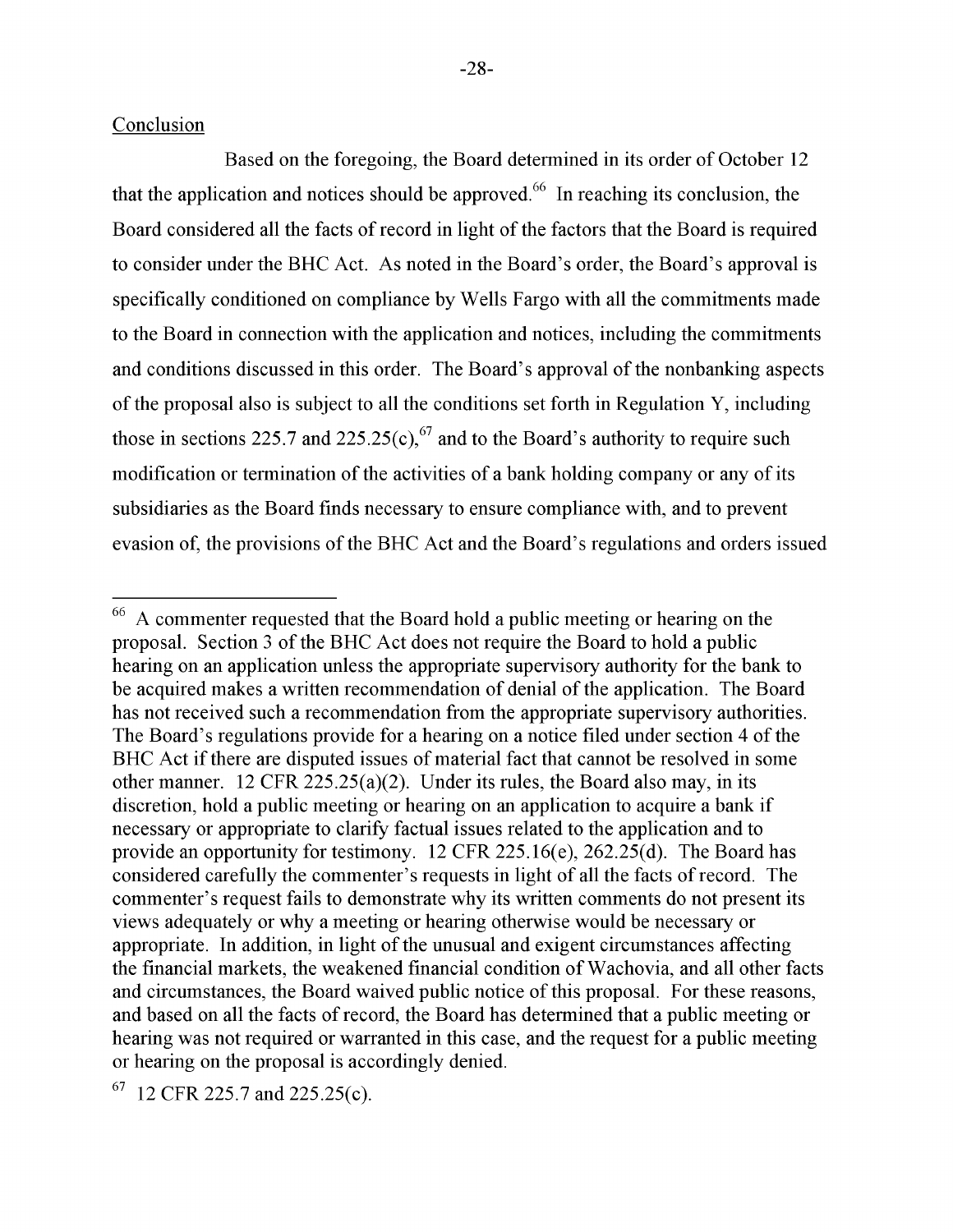thereunder. These commitments and conditions are deemed to be conditions imposed in writing by the Board in connection with its findings and decision and, as such, may be enforced in proceedings under applicable law.

October 21, 2008

(signed)

Robert deV. Frierson Deputy Secretary of the Board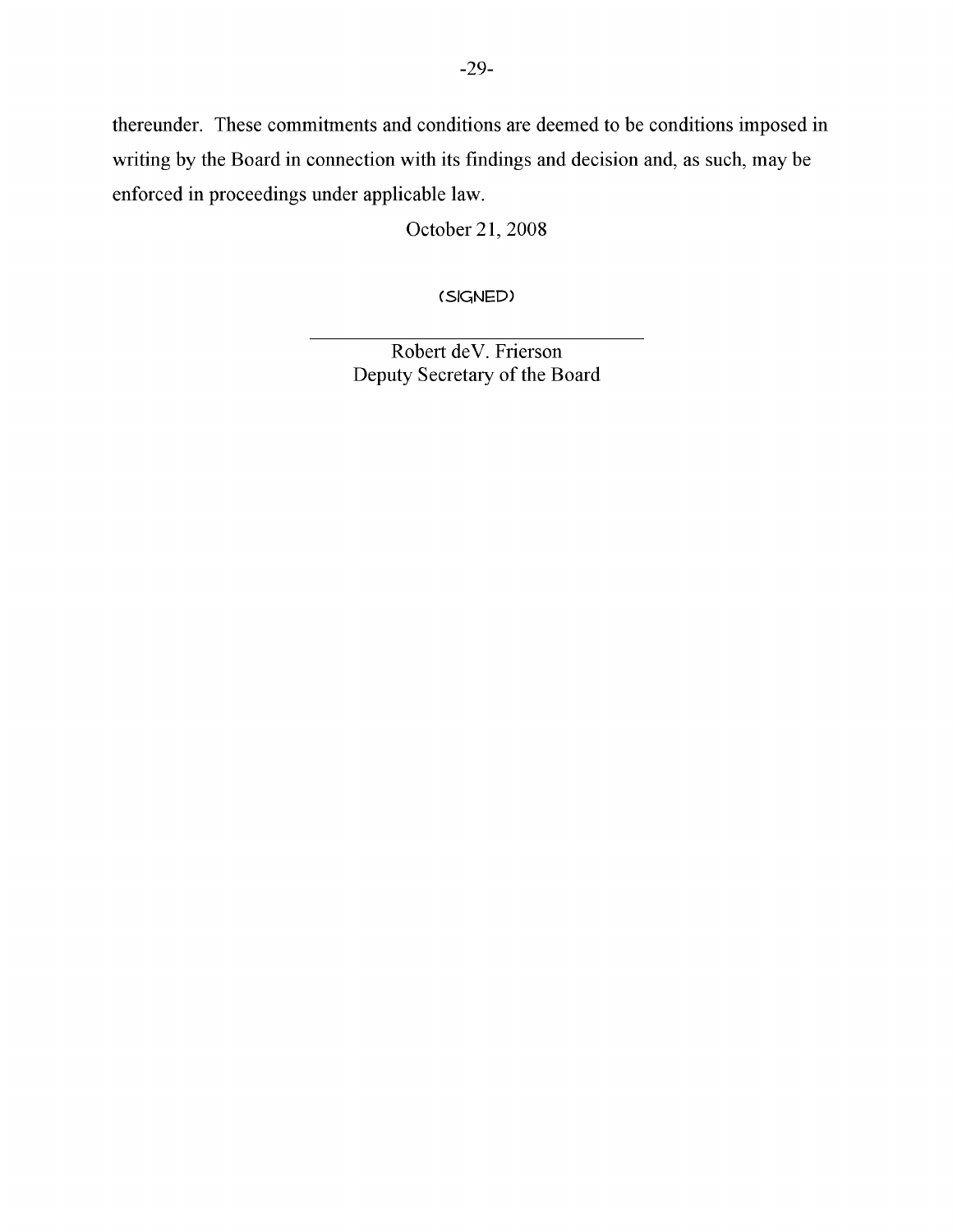#### **APPENDIX A**

# Computation of the Amount of Deposits Held by Institutions Using the Revised Call Report and Thrift Financial Report Forms

#### Insured Banks without Foreign Deposits

The amount of deposits held by insured banks without foreign deposits using the revised Call Report was computed by adding the "Total deposit liabilities before exclusions (gross) as defined in Section 3*(1)* of the FDI Act and FDIC regulations," reported on Schedule RC-O, and the "Interest accrued and unpaid on deposits in domestic offices," reported on Schedule RC-G.

#### Insured Banks with Foreign Deposits

The amount of deposits held by insured banks with foreign deposits using the revised Call Report was computed by subtracting "Total foreign deposits" from the "Total deposit liabilities before exclusions (gross) as defined in Section 3*(1)*  of the FDI Act and FDIC regulations," reported on Schedule RC-O, and adding the "Interest accrued and unpaid on deposits in domestic offices," reported on Schedule RC-G.

#### Insured Savings Associations

The amount of deposits held by insured savings associations using the revised Thrift Financial Report was computed by subtracting "Total foreign deposits" from the "Total deposit liabilities before exclusions (gross) as defined in Section 3*(1)*  of the FDI Act and FDIC regulations," reported on Schedule DI, and adding the "Accrued Interest Payable – Deposits," reported on Schedule SC.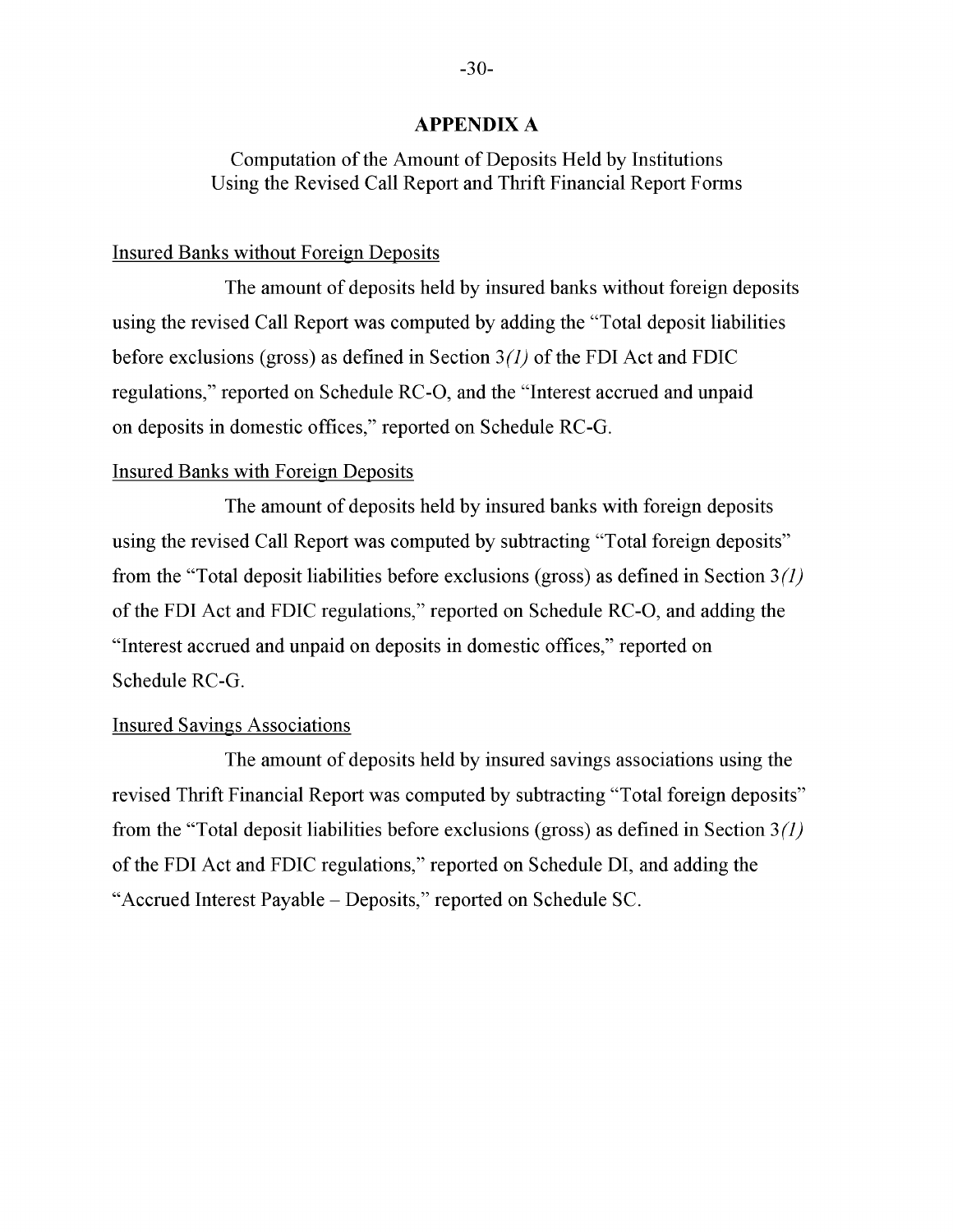# **APPENDIX B**

# **Wells Fargo/Wachovia Banking Markets Consistent with Board Precedent and DOJ Guidelines Without Divestitures**

Data are as of June 30, 2007, adjusted to reflect merger and acquisitions through October 3, 2008. All rankings, market deposit shares, and HHIs are based on thrift deposits weighted at 50 percent, except for the savings association deposits of Wachovia, which are weighted at 100 percent both before and after consummation of the proposal. These savings associations are, and on consummation will continue to be, controlled by a bank holding company.

#### **Arizona Banking Markets**

| Market   | Increase in | Pro Forma  | Pro Forma    | Pro Forma |
|----------|-------------|------------|--------------|-----------|
|          | <b>HHI</b>  | <b>HHI</b> | Market Share | Rank      |
| Phoenix  | 164         | 1874       | 23.9         |           |
| Prescott | 395         | 1708       | 28.7         |           |
| Tucson   | 261         | 1767       | 26.5         |           |

#### **Californi California Banking Markets**

| Market                      | Increase in | Pro Forma  | Pro Forma    | Pro Forma      |
|-----------------------------|-------------|------------|--------------|----------------|
|                             | <b>HHI</b>  | <b>HHI</b> | Market Share | Rank           |
| Chico                       | 344         | 1702       | 26.2         |                |
| Fresno                      | 185         | 1322       | 20.1         | $\overline{2}$ |
| Hesperia-Apple Valley-      | 265         | 1607       | 23.7         |                |
| Victorville                 |             |            |              |                |
| Lake County                 | 183         | 1732       | 27.1         | 1              |
| Los Angeles                 | 107         | 957        | 16.3         | $\overline{2}$ |
| Modesto                     | 275         | 1215       | 23.5         |                |
| Napa                        | 493         | 1593       | 31.7         |                |
| Oxnard-Thousand Oaks-       | 361         | 1607       | 27.2         |                |
| Ventura                     |             |            |              |                |
| Palm Springs-Cathedral City | 219         | 1148       | 21.1         |                |
| Riverside-San Bernardino    | 70          | 1541       | 15.0         | 2              |
| Sacramento                  | 414         | 1550       | 30.8         |                |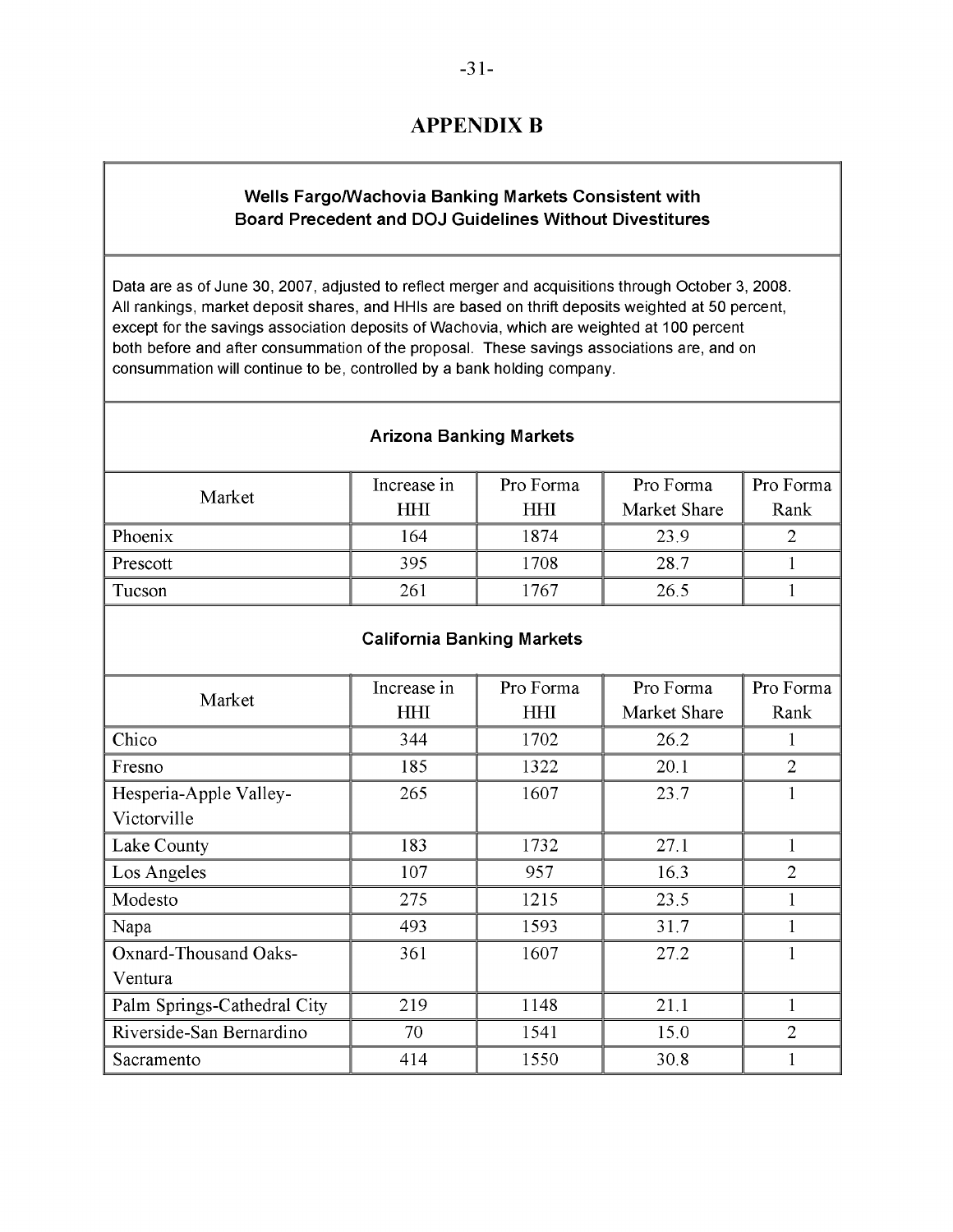| <b>California Banking Markets</b><br>(continued) |                                 |            |                        |                |
|--------------------------------------------------|---------------------------------|------------|------------------------|----------------|
| Salinas                                          | 239                             | 1722       | 22.3<br>$\overline{2}$ |                |
| San Diego                                        | 198                             | 1265       | 22.8                   | 1              |
| San Francisco-Oakland-<br>San Jose               | 236                             | 1681       | 28.3<br>1              |                |
| Santa Barbara                                    | 149                             | 1672       | 17.4                   | $\overline{2}$ |
| Santa Maria                                      | 264                             | 1702       | 24.5                   | $\overline{2}$ |
| Santa Rosa                                       | 179                             | 1168       | 19.7                   | $\mathbf{1}$   |
| Stockton                                         | 209                             | 1229       | 21.2                   | $\mathbf{1}$   |
| Temecula                                         | 307                             | 1538       | 25.3                   | $\mathbf{1}$   |
|                                                  | <b>Colorado Banking Markets</b> |            |                        |                |
| Market                                           | Increase in                     | Pro Forma  | Pro Forma              | Pro Forma      |
|                                                  | HHI                             | <b>HHI</b> | Market Share           | Rank           |
| Colorado Springs                                 | 388                             | 1193       | 29.2<br>$\mathbf{1}$   |                |
| Denver-Boulder                                   | 324                             | 1185       | 28.0<br>1              |                |
| Fort Collins-Loveland                            | 88                              | 1428       | 15.2<br>$\overline{2}$ |                |
| Pueblo                                           | 571                             | 1797       | 34.1<br>$\mathbf{1}$   |                |
| <b>Weld County</b>                               | 46                              | 1959       | 12.6<br>$\overline{2}$ |                |
| <b>Illinois Banking Market</b>                   |                                 |            |                        |                |
| Market                                           | Increase in                     | Pro Forma  | Pro Forma              | Pro Forma      |
|                                                  | HHI                             | HHI        | Market Share           | Rank           |
| Chicago                                          | $\overline{0}$                  | 775        | 0.6                    | 25             |
| <b>Nevada Banking Markets</b>                    |                                 |            |                        |                |
| Market                                           | Increase in                     | Pro Forma  | Pro Forma              | Pro Forma      |
|                                                  | HHI                             | HHI        | Market Share           | Rank           |
| Las Vegas                                        | 16                              | 3547       | 5.6                    | 3              |
| Reno                                             | 69                              | 2697       | 17.4                   | $\overline{2}$ |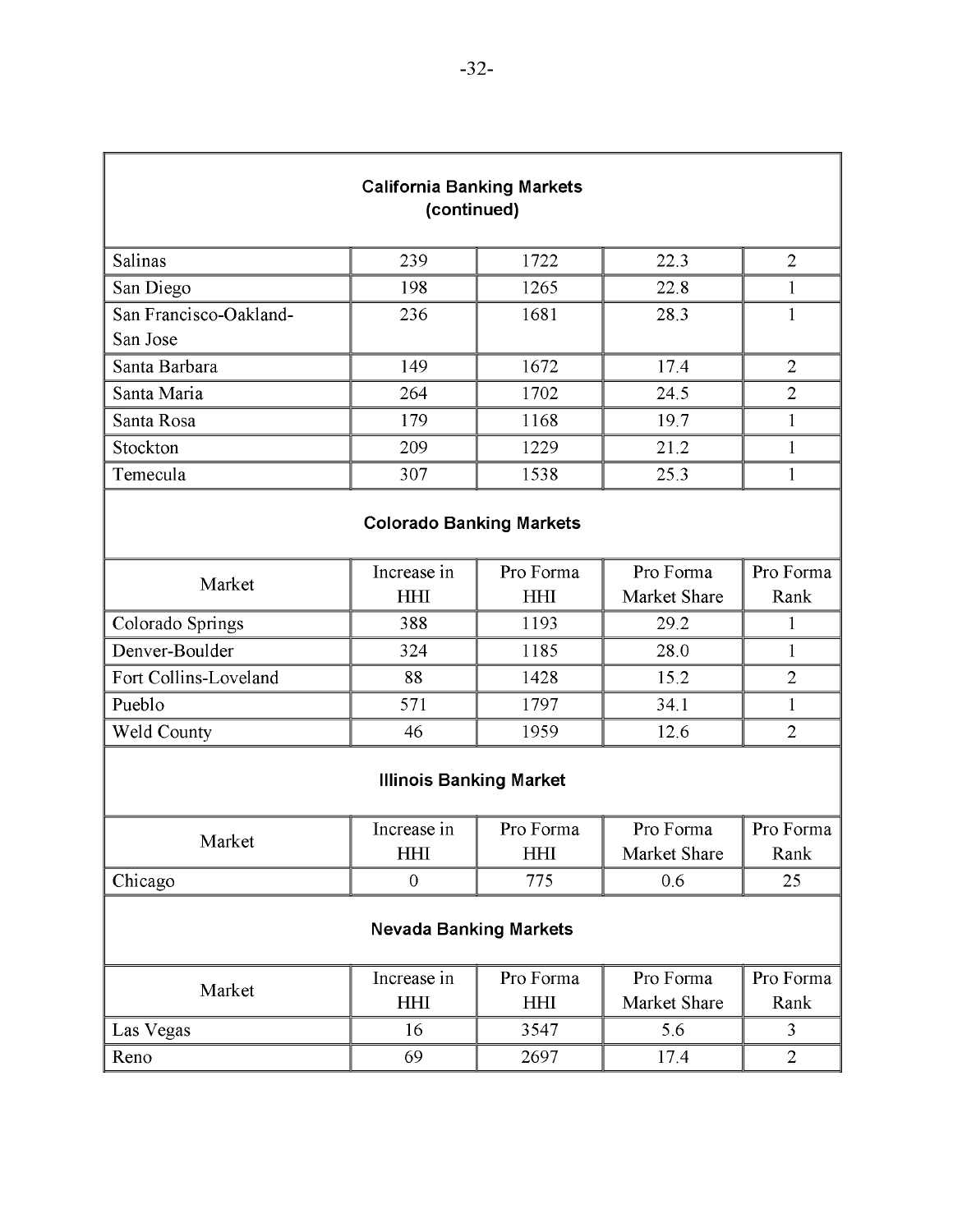| <b>Texas Banking Markets</b> |             |            |              |                             |
|------------------------------|-------------|------------|--------------|-----------------------------|
| Market                       | Increase in | Pro Forma  | Pro Forma    | Pro Forma                   |
|                              | <b>HHI</b>  | <b>HHI</b> | Market Share | Rank                        |
| Amarillo                     | 60          | 2725       | 12.9         | 2                           |
| Austin                       | 157         | 1152       | 20.5         |                             |
| <b>Beaumont-Port Arthur</b>  | 234         | 1701       | 23.9         | $\mathcal{D}_{\mathcal{L}}$ |
| Dallas                       | 19          | 1591       | 6.4          | 4                           |
| Fort Worth                   | 6           | 5894       | 4.5          | 3                           |
| Houston                      | 100         | 1806       | 14.3         | $\overline{2}$              |
| San Antonio                  | 28          | 2243       | 8.3          | 4                           |

For purposes of this appendix, the definitions of the banking markets in Arizona,

California, and Nevada may be found on the website of the Federal Reserve Bank

of San Francisco, *http://www.frbsf.org/publications/banking/market/marketdef.pdf*;

in Colorado on the website of the Federal Reserve Bank of Kansas City,

*http://www.kansascityfed.org/home/subwebnav.cfm?level=3&theID=9638&SubWeb=2*; and in Texas on the website for the Federal Reserve Bank of Dallas,

*http://dallasfed.org/banking/apps/mkdef.html*.

The Chicago, Illinois banking market is defined as Cook, Du Page, and Lake Counties in Illinois.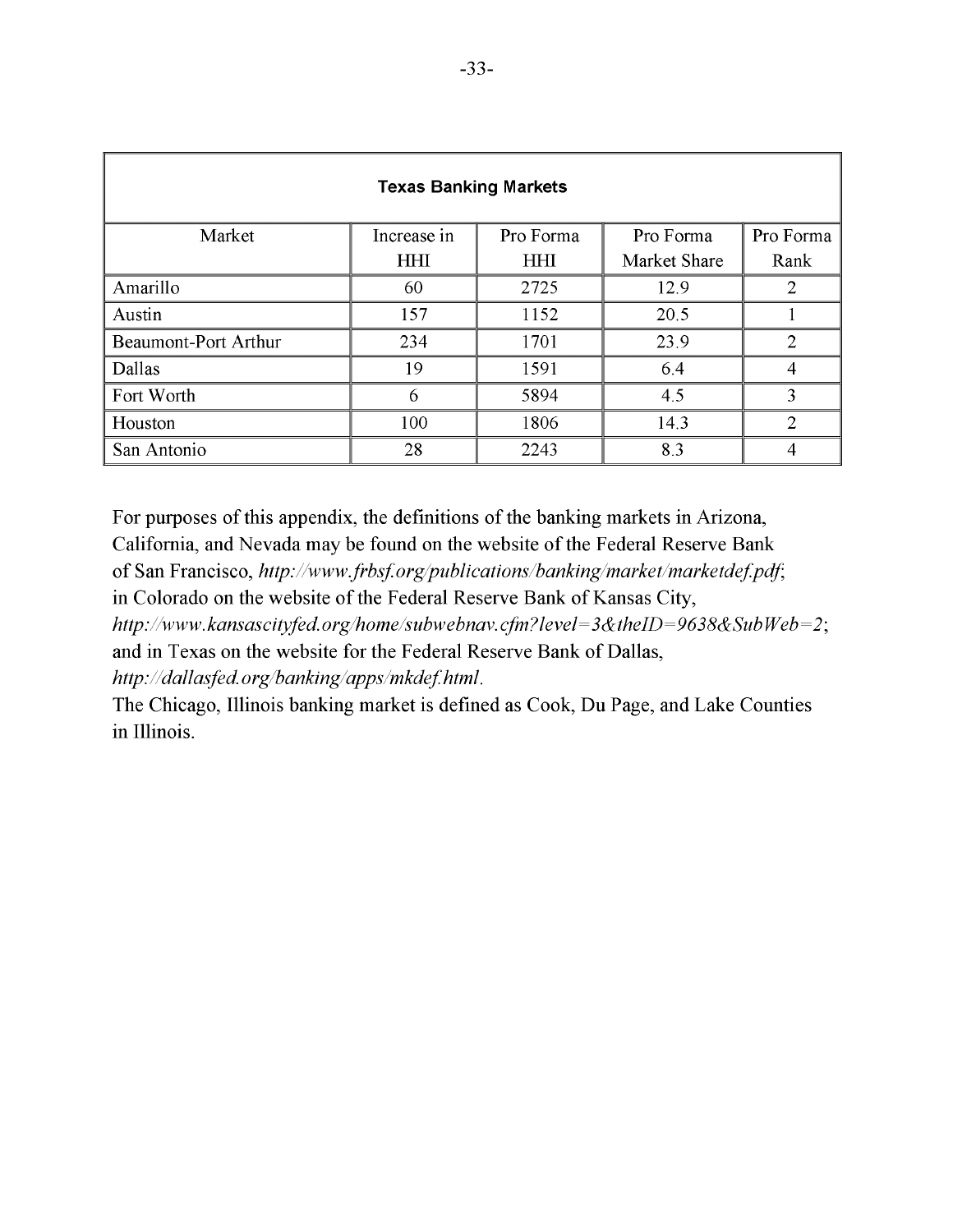# **APPENDIX C**

# **Wells Fargo/Wachovia Banking Markets Consistent with Board Precedent and DOJ Guidelines After Divestitures**

Data are as of June 30, 2007, adjusted to reflect merger and acquisitions through October 3, 2008. All rankings, market deposit shares, and HHIs are based on thrift deposits weighted at 50 percent, except for the savings association deposits of Wachovia, which are weighted at 100 percent both before and after consummation of the proposal. These savings associations are, and on consummation will continue to be, controlled by a bank holding company.

| Market                         | Change in  | Pro Forma | Pro Forma    | Pro Forma |  |
|--------------------------------|------------|-----------|--------------|-----------|--|
|                                | <b>HHI</b> | HНI       | Market Share | Rank      |  |
| Davis                          |            | 1852      | 18.3         |           |  |
| <b>Grass Valley</b>            |            | 1558      | 139          |           |  |
| Monterey-Seaside-Marina        | 147        | 1595      | 26.6         |           |  |
| Sonora                         | $-222$     | 1685      | 30.9         |           |  |
| <b>Colorado Banking Market</b> |            |           |              |           |  |

#### **California Banking Markets**

| Market                | Change in | Pro Forma | Pro Forma    | Pro Forma |
|-----------------------|-----------|-----------|--------------|-----------|
|                       | HHI       | HHI       | Market Share | Rank      |
| <b>Fremont County</b> |           | ' 726     |              |           |

For purposes of this appendix, the definitions of the banking markets in California may be found on the website of the Federal Reserve Bank of San Francisco, *http://www.frbsf.org/publications/banking/market/marketdef.pdf.*  The Fremont County, Colorado banking market is defined as Fremont County.